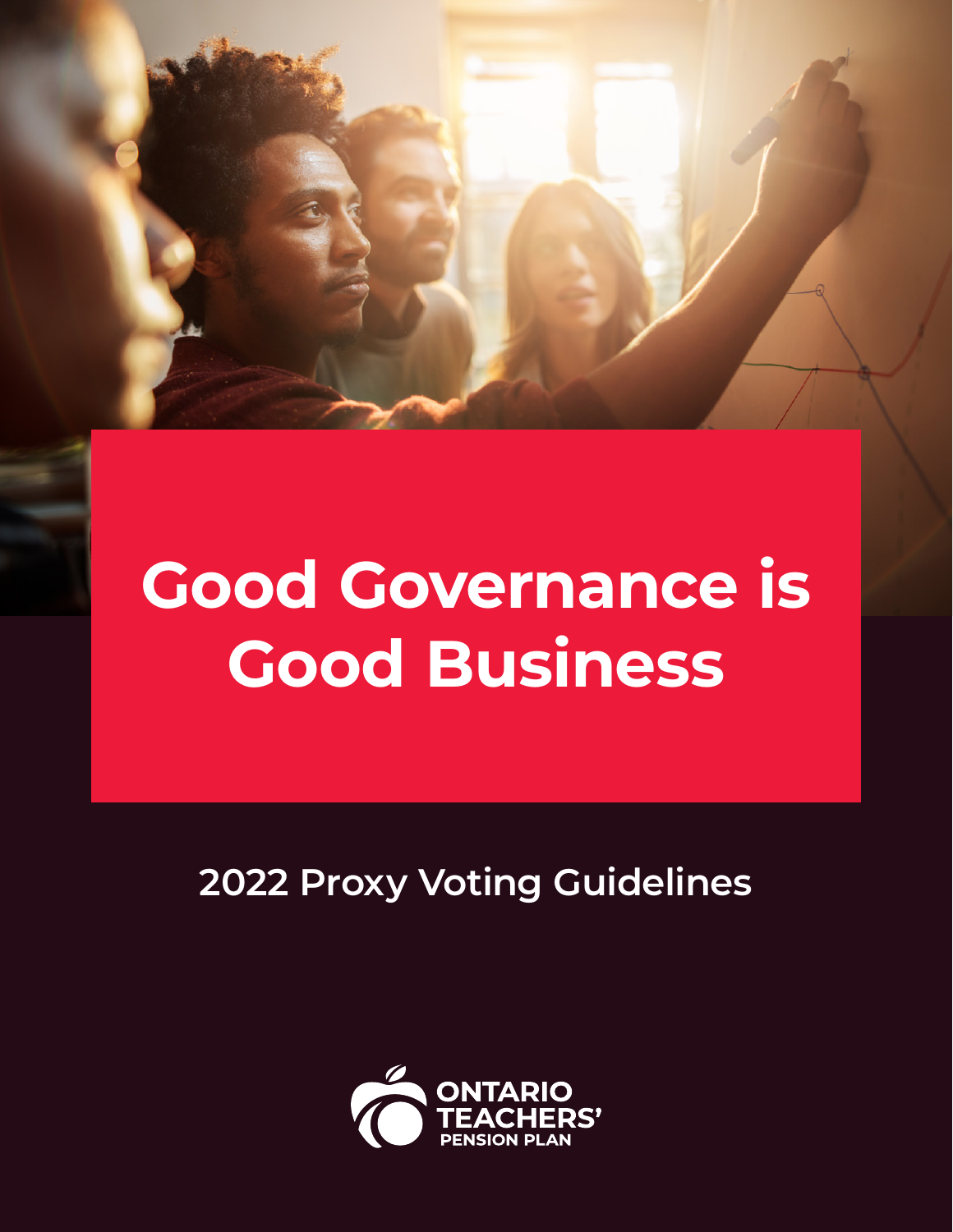# **Table of Contents**

| 1.1     |  |
|---------|--|
| 1.1.1 - |  |
|         |  |
|         |  |
|         |  |
|         |  |
|         |  |
|         |  |
|         |  |
|         |  |
|         |  |
|         |  |
|         |  |
|         |  |
|         |  |
|         |  |
|         |  |
|         |  |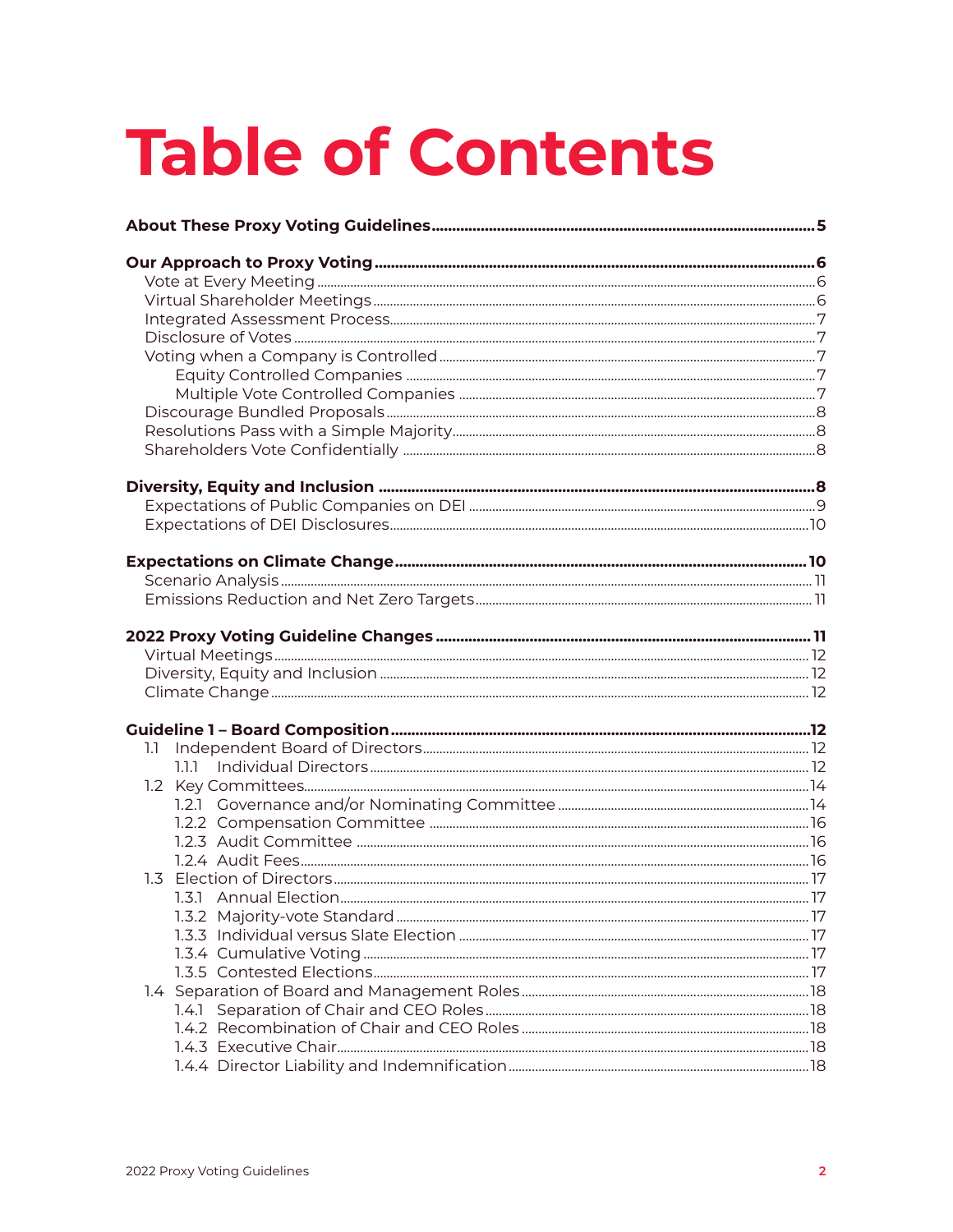| 2.1.1                                                                                |  |
|--------------------------------------------------------------------------------------|--|
|                                                                                      |  |
|                                                                                      |  |
|                                                                                      |  |
|                                                                                      |  |
|                                                                                      |  |
|                                                                                      |  |
|                                                                                      |  |
|                                                                                      |  |
|                                                                                      |  |
|                                                                                      |  |
|                                                                                      |  |
|                                                                                      |  |
|                                                                                      |  |
|                                                                                      |  |
|                                                                                      |  |
|                                                                                      |  |
|                                                                                      |  |
| 4.4 Going Private Transactions, Leveraged Buyouts and Other Purchase Transactions 27 |  |
|                                                                                      |  |
|                                                                                      |  |
|                                                                                      |  |
|                                                                                      |  |
|                                                                                      |  |
|                                                                                      |  |
|                                                                                      |  |
|                                                                                      |  |
|                                                                                      |  |
|                                                                                      |  |
|                                                                                      |  |
|                                                                                      |  |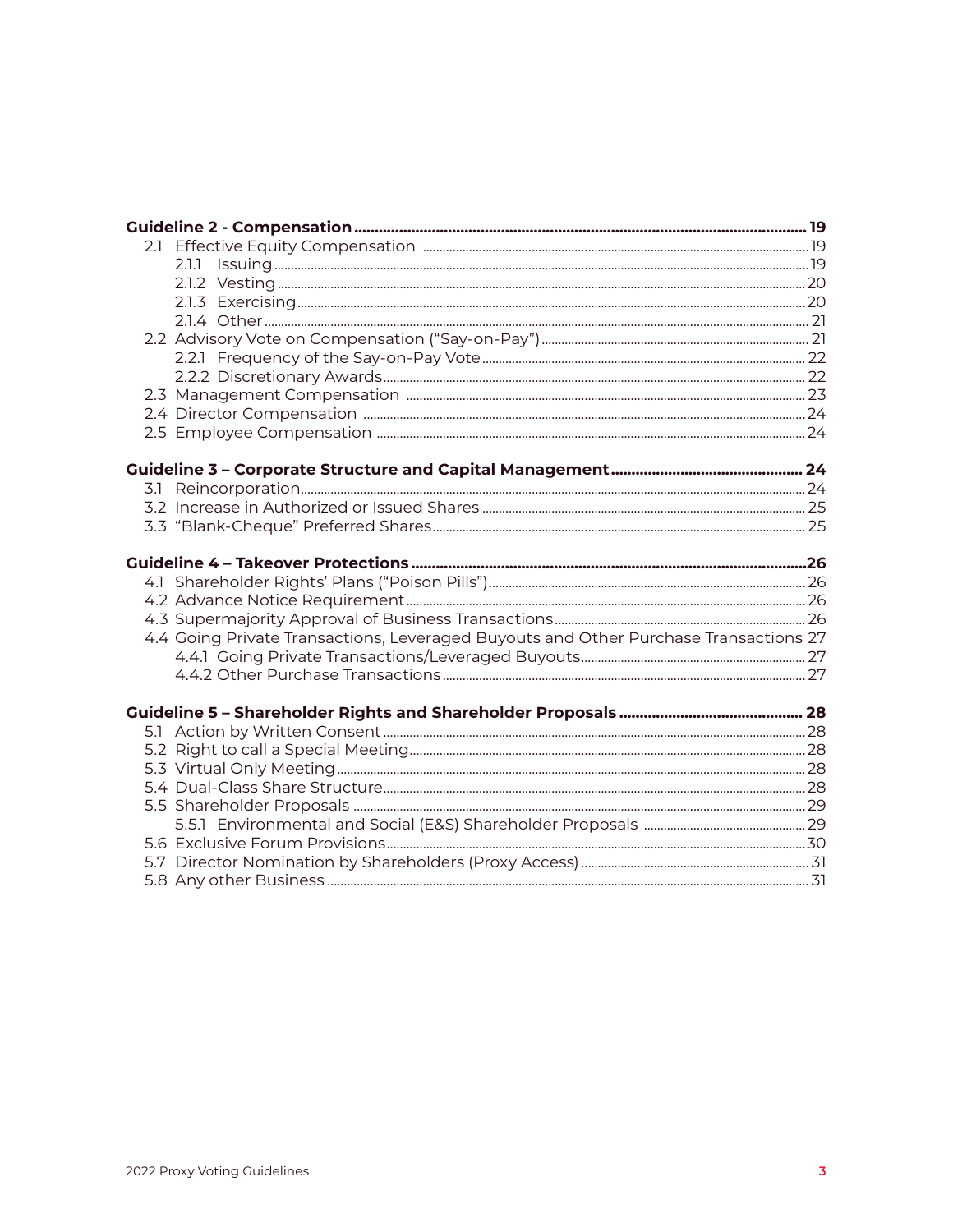# **2022 Proxy Voting Guidelines**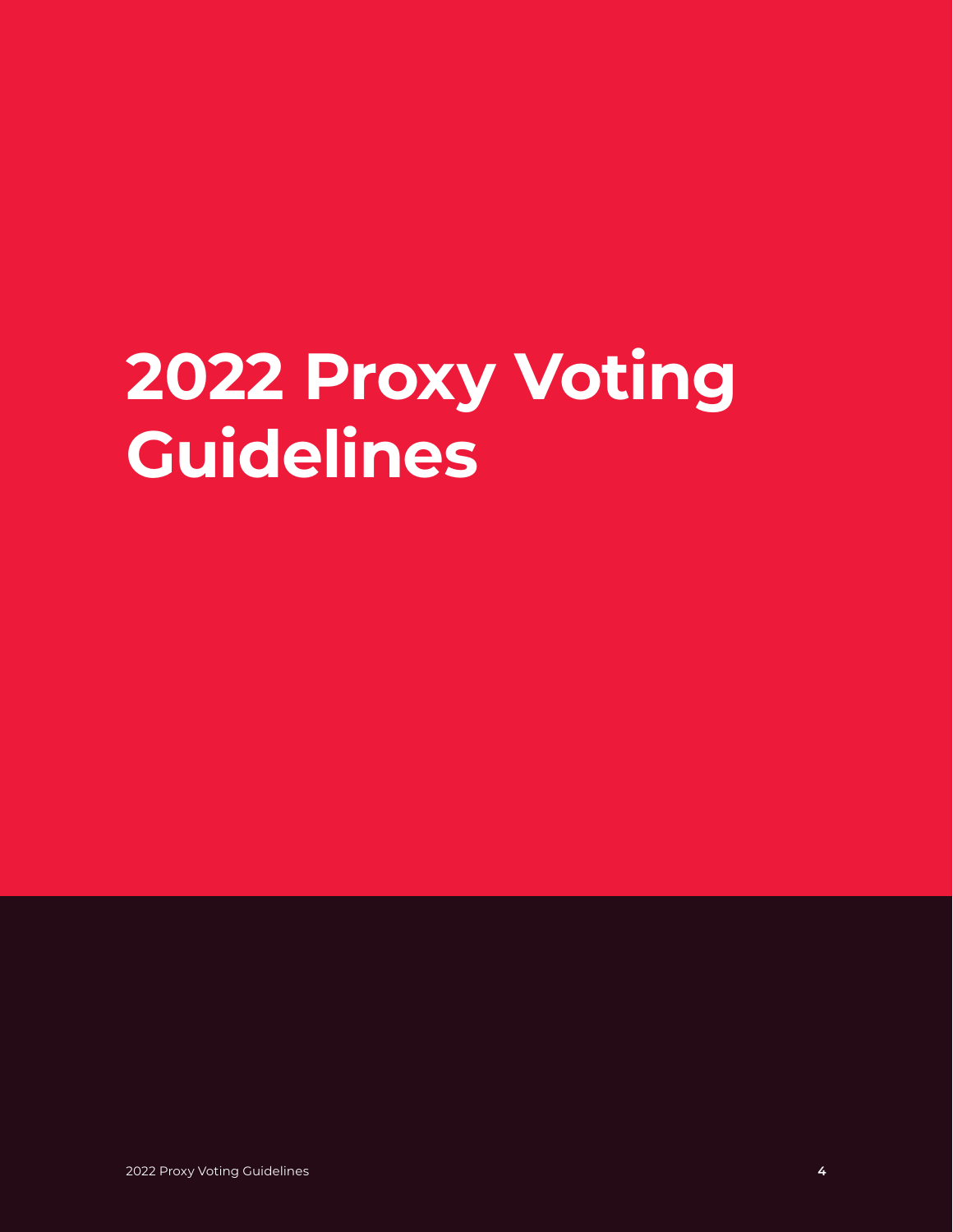## <span id="page-4-0"></span>**About These Proxy Voting Guidelines**

We are obligated by law to set out our policies and procedures with respect to voting rights and by our own Statement of Investment Policies and Procedures to exercise our right to vote.

Our Proxy Voting Guidelines (the Guidelines) support the adoption of the corporate governance principles found in our 4 Pillars of Effective Boards' and encourage companies to take actions that we believe are in the best long-term economic interest of shareholders. Each Guideline encourages the board of directors to discharge its responsibilities in the most efficient and objective fashion possible without placing unreasonable or arbitrary burdens on the company or the board while supporting the corporate governance principles articulated in the 4 Pillars of Effective Boards framework.

These Guidelines have been developed over several years and articulate how we intend to vote on commonly raised or potentially contentious issues presented for a shareholder vote. We review and updated the Guidelines annually.

The Guidelines are not regulations and will evolve as circumstances change. We commit to taking a case-by-case approach when applying the Guidelines, being open-minded and pragmatic, and considering the individual circumstances of companies all within the context of our 4 Pillars of Effective Boards.

Since we vote in several global markets, these Guidelines are principles-based and cover a broad range of corporate governance matters to provide us with the flexibility to tailor our approach to reflect market nuances.

We welcome comments or feedback on our guidelines and encourage you to contact us at [cgteam@otpp.com.](mailto:cgteam%40otpp.com?subject=)

Visit our website at [www.otpp.com](http://www.otpp.com/) for more information on the 4 Pillars of Effective Boards framework.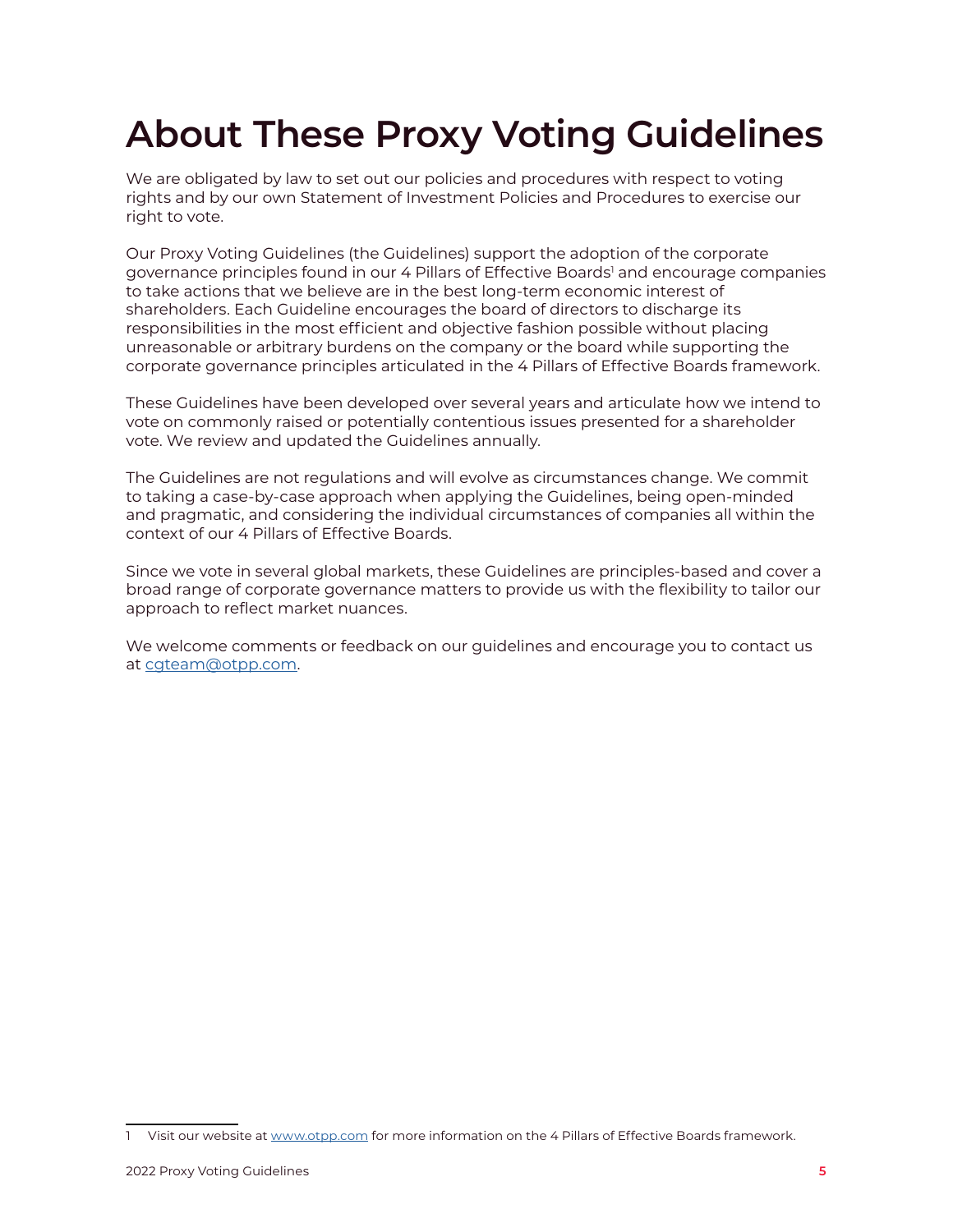## <span id="page-5-0"></span>**Our Approach to Proxy Voting**

### **Vote at Every Meeting**

We take voting very seriously. Our goal is to vote every share of every company we own at every meeting of that company's shareholders. All issues, routine, or non-routine are reviewed in detail within the context of these Guidelines.

Some ballots provide the option to abstain from voting for or against a proposal. We believe we have a responsibility to cast a definitive vote for or against a proposal and generally avoid abstaining. There are, however, circumstances in which an abstain vote may be appropriate such as when a director withdraws their name from the ballot ahead of the general meeting, or when we do not have sufficient information to cast a definitive vote.

## **Virtual Shareholder Meetings**

We acknowledge that the COVID pandemic has necessitated companies hold virtual only meetings. We recognize that virtual meetings not only provide a safe way to hold a meeting, but also allow for greater inclusion and increased participation by shareholders. We further acknowledge that virtual meetings will continue to be part of the annual meeting cycle. However, we have concerns arising from our experience with virtual meetings, including:

- Virtual meetings can be overly controlled by the company, limiting genuine participation between shareholders, independent directors, and management.
- The full slate of directors are not always present at the meeting nor is their attendance visible to shareholders.
- There may be requirements to submit questions before the meeting and questions from the floor can be disallowed.

As a result of our experience, we have set out the following expectations for virtual meetings:

- 1. When it is safe to do so, shareholder meetings should be a hybrid meeting a combination of virtual and in-person.
- 2. Meetings should allow for maximum shareholder inclusion and participation. Virtual attendees should have the same opportunity to vote, speak, and ask questions as if they are participating in-person.
- 3. At the very least, the CEO, Board Chair, Lead Director (if applicable), and Committee Chairs should be in attendance and visible to all virtual attendees.
- 4. There should be a Q&A tool where virtual attendees can ask questions without having to submit them in advance.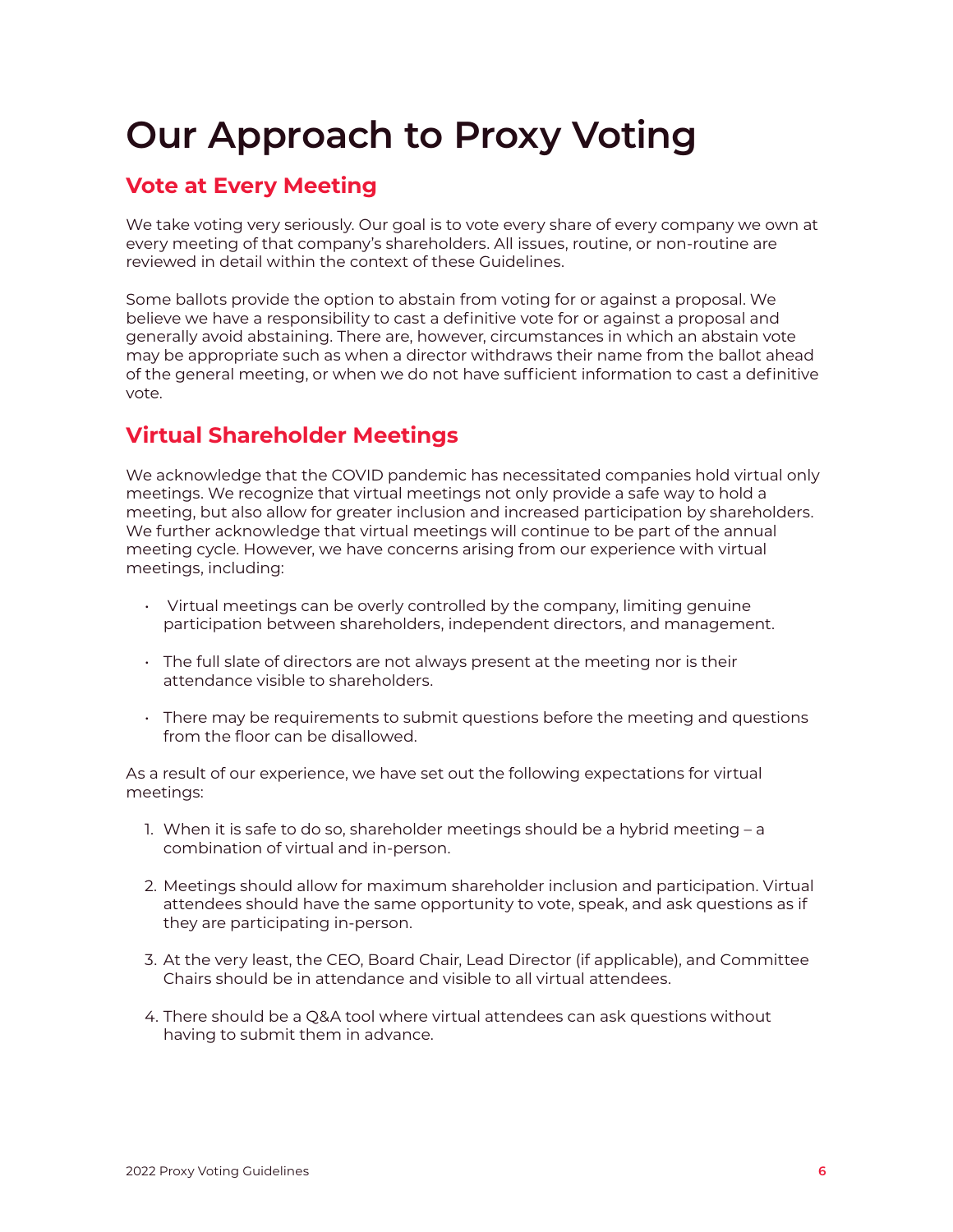- <span id="page-6-0"></span>5. All questions should be answered. Should there be insufficient time during the meeting to address questions, there should be instructions to access or a link to unanswered questions posted within 72 hours of the meeting.
- 6. Speakers, whether directors or shareholders, should be on camera so all virtual attendees can see them.

### **Integrated Assessment Process**

Our voting decisions look to enhance the long-term value of our investments. We will consult a variety of sources, including all relevant company filings, proxy research reports and the products and services of third-party research providers to arrive at a vote decision. We may contact the company for more information or clarification.

Where appropriate, each portfolio manager with an interest in the company is consulted, ensuring their perspective is reflected in the vote. Contentious issues or positions are regularly discussed with senior management in the Investment Division as well as the President and CEO. We work closely with our Responsible Investment Team when assessing shareholder proposals on potentially contentious material environmental or social issues for a company.

### **Disclosure of Votes**

We provide a rationale for our voting decisions when voting against a management recommendation, voting on a shareholder proposal, or when a proposal is non-routine in nature. Explanations of our voting decisions are disclosed on our [website](http://www.otpp.com/investments/responsible-investing/governance-and-voting/proxy-votes) in advance of the meeting date2 .

We also support issuers supplying prompt public disclosure of the voting results of each proposal voted on at a meeting of shareholders. In situations where a company maintains a dual class share structure, we expect the timely disclosure of voting results to be broken down by each class of share, as this provides greater transparency to minority shareholders on how the different classes of shareholders' votes were cast.

## **Voting when a Company is Controlled**

#### **Equity Controlled Companies**

We recognize that a shareholder controlling a company by owning a significant amount of a company's outstanding equity can create alignment between our interests and those of the controlling shareholder. As such, we acknowledge that divergences in governance practices from expected best practice may be appropriate in these instances.

#### **Multiple Vote Controlled Companies**

We generally do not give any special consideration when a shareholder controls a company through ownership in multiple vote shares that provides voting control with a disproportionate (and usually small) equity interest in a company.

<sup>2</sup> By providing our decisions on our website, we do not intend to solicit the proxy of any other shareholders nor do we request any other shareholder to execute, not execute or revoke the proxies that have been solicited by management or anyone else. Please see "Important Legal Notice" in our Proxy Voting section of [www.otpp.com](http://www.otpp.com/) for more information.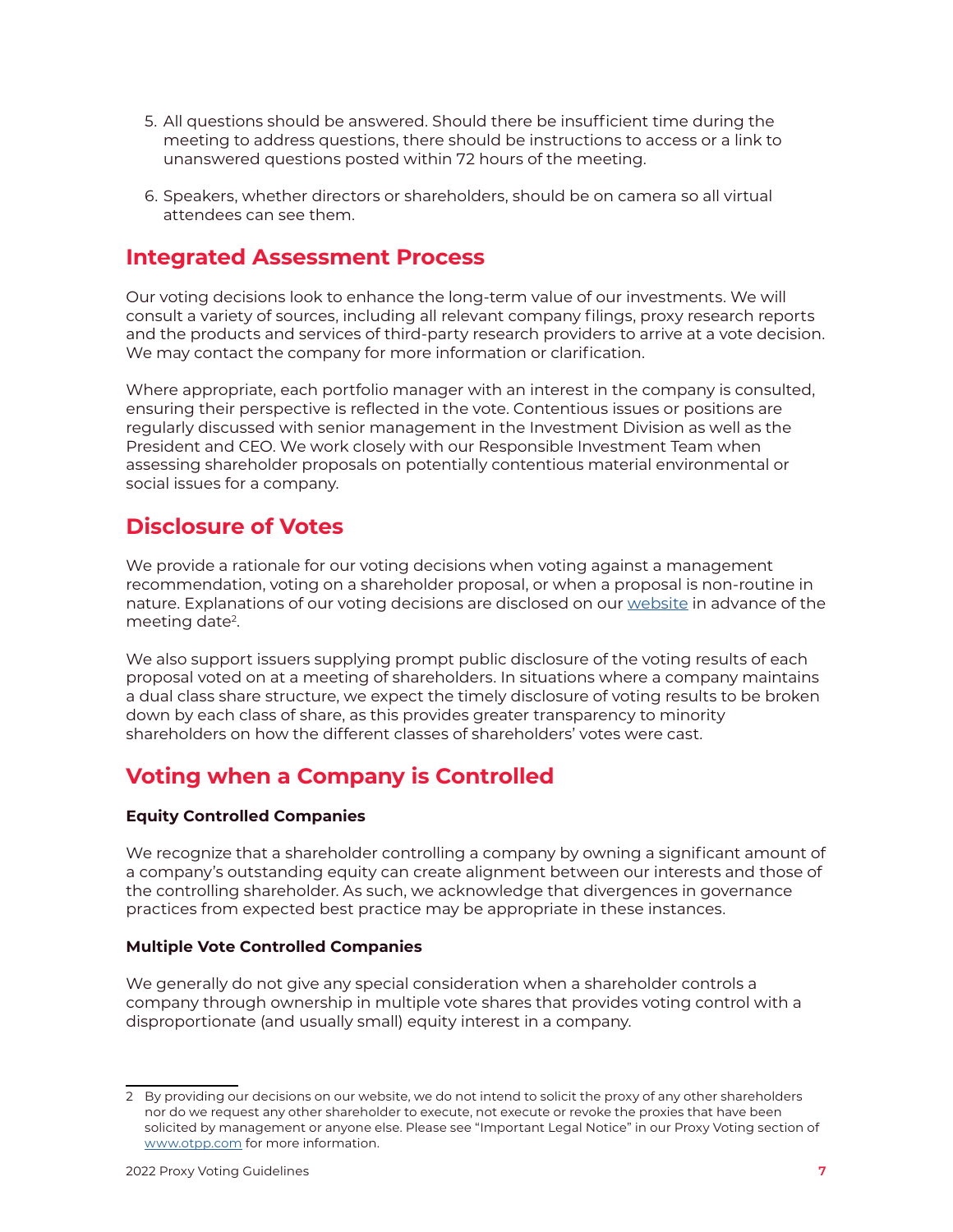### <span id="page-7-0"></span>**Discourage Bundled Proposals**

We expect to have the opportunity to review and vote on resolutions separately. However, companies occasionally "bundle" proposals – combing two or more related and/or unrelated items into one resolution. Bundled proposals can present a dilemma for shareholders as they can often contain matters that shareholders would support and those they would oppose if voted on separately. We discourage bundling proposals as we believe the voting dilemma they can present undermines the shareholder democratic process. If presented with a bundled proposal, we will evaluate each individual item on its own merit and will not vote in support of a bundled resolution if we hold significant reservations about any individual item, even if the bundle contains supportable elements.

### **Resolutions Pass with a Simple Majority**

A simple majority requires more than half of the votes to be cast in favour in order for a resolution to pass. Ontario Teachers' supports simple majority voting, except in situations where a higher majority is required by statute.

## **Shareholders Vote Confidentially**

Confidential voting supports the integrity of the voting process by giving shareholders the ability to vote without fear of coercion or retribution. Therefore, we encourage companies to undertake confidential voting rather than by show of hands or voting by poll.

When companies conduct a vote by poll at a shareholder meeting, they are in effect supporting a one-hand, one-vote standard, where each "hand" present at the meeting receives an equal vote, regardless of the number of voting shares they hold. Voting by poll disenfranchises shareholders as it ignores equity investment and the voting influence that investment should carry as well as penalizing those shareholders who are unable to attend the meeting in person.

## **Diversity, Equity and Inclusion**

Ontario Teachers' believes diversity – defined as the full spectrum of human attributes, perspectives, identities, and backgrounds - has positive impacts on the effectiveness of a board of directors and on the performance of an organization.

Recently, the diversity discussion has refocused to include diversity beyond gender, including (but not limited to) race, age, ethnicity, sexual orientation, gender identity, abilities, diversity of thought, experience and other "non visible" qualities. These discussions have also included promoting greater diversity, equity and inclusive cultures across organizations.

We believe companies that embrace diversity in all its forms and focus on fairness of access, opportunity and advancement for all within an organization create an inclusive culture that is beneficial to the overall success and performance of the organization. Creating this inclusive culture requires eliminating barriers and root causes that have prevented underrepresented groups from full participation within the workplace.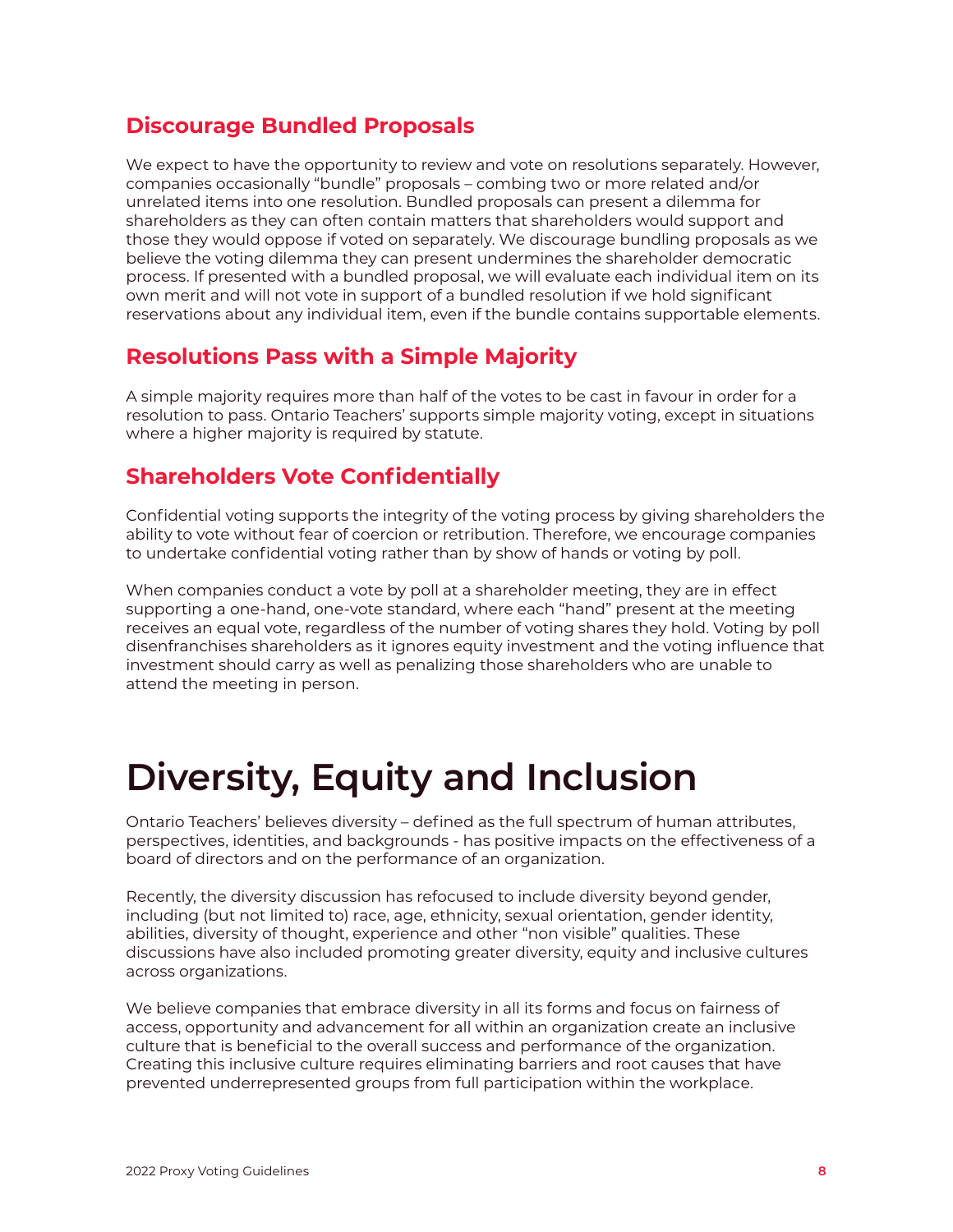<span id="page-8-0"></span>Our home market, Canada, has initiatives and disclosure requirements<sup>3</sup> that endeavor to improve diversity, equity and inclusion, as well as to alleviate anti-Black and Indigenous systemic barriers at publicly listed companies. Our commitments to these initiatives inform and contribute to our position and expectations of companies in this regard.

- $\cdot$  We are members of the Canadian Chapter of the 30% Club<sup>4</sup> and regularly communicate this view and engage with companies on the topic.
- Ontario Teachers' is also committed to the alleviation of anti-Black systemic barriers and have signed the CEO Pledge to the BlackNorth Initiative<sup>5</sup>. Among the efforts therein, is the goal of building more robust pipelines of diverse individuals with at least 3.5% representation from the Black leaders in corporate Canada to executive and board roles by 2025.
- $\cdot$  We are also founding members of the Investor Leadership Network $^6$  launched at the 2018 G7 to facilitate and accelerate collaboration by leading global investors on key issues related to sustainability and long-term growth including to develop, promote and deliver action-based and scalable initiatives around diversity, equity and inclusion, climate change and sustainable infrastructure.

Thus, we support, encourage, and expect greater diversity on boards, in management, and across organizations because we believe in the benefits of more diverse, equitable and inclusive organizations.

## **Expectations of Public Companies on DEI**

We expect companies to develop an approach to diversity across the dimensions highlighted that includes an explanation, either through the development of a policy or statement, of a plan with timebound goals towards increasing the participation of underrepresented groups on the board and within senior management aligned to labour pool availability. Furthermore, companies should develop clear and timely disclosures of their diversity efforts, including the achievement against the targets they have set for themselves.

For boards, there should be a minimum of 3 women<sup>7</sup> or 30% female representation on a board. Where there are 12 directors or more, the minimum female director composition will be 30%.

<sup>3</sup> Diversity disclosure requirements for boards of directors and senior management for all distributing corporations governed by the Canada Business Corporations Act are to include the following four designated groups: women, Indigenous peoples (First Nations, Inuit and Metis), persons with disabilities; and members of visible minorities. Available online at: <[https://www.laws-lois.justice.gc.ca/eng/regulations/](https://www.laws-lois.justice.gc.ca/eng/regulations/SOR-2001-512/page-5.html#h-1215275) [SOR-2001-512/page-5.html#h-1215275>](https://www.laws-lois.justice.gc.ca/eng/regulations/SOR-2001-512/page-5.html#h-1215275)

<sup>4</sup> For more information about the 30% Club see<https://30percentclub.org/>

<sup>5</sup> For more information about the BlackNorth Initiative see [www.blacknorth.ca](http://www.blacknorth.ca).

<sup>6</sup> For more information about the ILN see<https://investorleadershipnetwork.org>

<sup>7</sup> The rationale for supporting a minimum of 3 women on a board can be found in the paper "Critical Mass on Corporate Boards: Why Three or More Women Enhance Governance" by Vicki W. Kramer, Alison M. Kondrad and Sumru Erkhut (2006). This view is corroborated in an MSCI report, "The Tipping Point: Women on Boards and Financial Performance" published December 2016 concludes "that having three women on a corporate board represents a "tipping point" in terms of influence, which is reflected in financial performance" (Source: Executive Summary, page 3).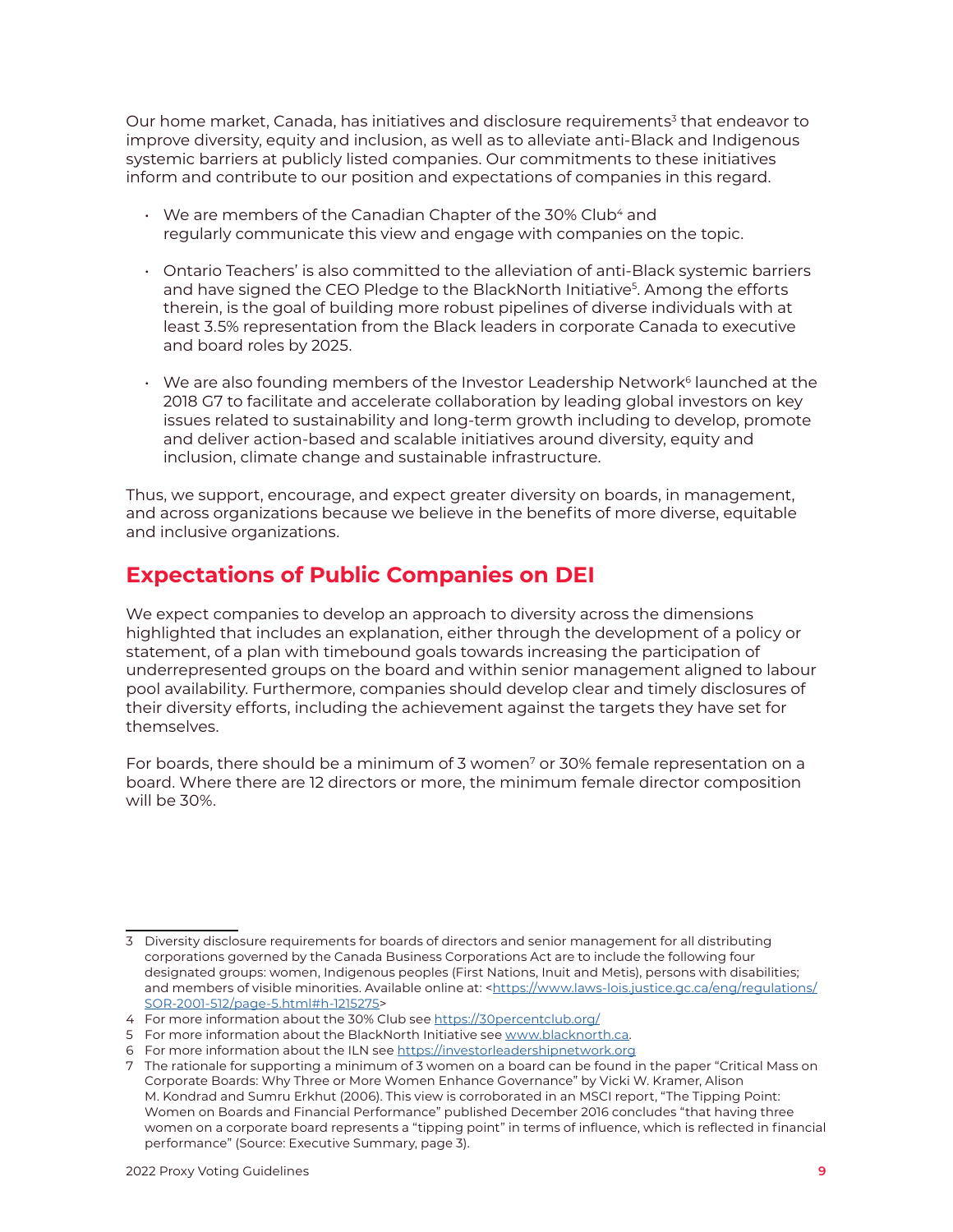<span id="page-9-0"></span>With respect to other dimensions of diversity, boards should set and disclose timebound targets to increase the percentage of the board from underrepresented groups and to report on the achievement against those targets. We further encourage boards to use self-disclosure as a means to demonstrate commitment and progress on creating a board that is diverse beyond gender.

Boards should think holistically about diversity, equity and inclusion, seeking to enhance diversity across all spectrums by considering other factors such as tenure and ongoing board evaluation to as tools to facilitate board refreshment.

Among senior management, DEI initiatives, succession planning, both undertaken by the board and management, should incorporate building a pipeline within the business that supports the upward mobility of individuals from underrepresented groups to ensure a workforce and that is representative of labour pool availability.

Across the organization, management should leverage self-identification data to inform DEI strategies and develop plans to reduce bias in talent decisions as well as create an inclusive culture through recruitment efforts and internal programs such as employee resource groups (ERGs) that connect and celebrate diversity across a number of spectrums.

## **Expectations of DEI Disclosures**

To be able to achieve progress on diversity, equity and inclusion, we rely on publicly available information which is ultimately best informed by self-identification and related disclosures. We strongly encourage boards to be thoughtful about conveying this information in a timely way to investors as it informs decision making on our investment and stewardship activities.

We expect boards to provide shareholders with a complete explanation, which ideally includes a policy or a statement within the board mandate, of how the board is addressing its diversity in its director recruitment process and the diversity goals the board has set out for itself.

## **Expectations on Climate Change**

Ontario Teachers' believes the entire board has ultimate accountability for climate risk oversight, although, similar to other key board responsibilities for audit, compensation, and nomination/governance, we encourage boards to establish climate change responsibility at the committee level. In addition, we expect companies to understand and disclose how climate change materially impacts their current and long-term business and their role in the transition to a low-carbon economy. The board's role in oversight of climate risk should be readily evident and easily understood.

In our assessment of a company's climate-related efforts, we rely on clear, relevant and complete disclosure to understand the risk profile and opportunity set. As such, we expect companies to report based on the frameworks set out by the Sustainability Accounting Standards Board and the recommendations made by the Financial Stability Board's Task Force on Climate-related Financial Disclosures<sup>8</sup> (TCFD).

<sup>8</sup> Task Force on Climate Related Financial Disclosures ([https://www.fsb-tcfd.org/publications/final](https://www.fsb-tcfd.org/publications/final-recommendations-report/)[recommendations-report/](https://www.fsb-tcfd.org/publications/final-recommendations-report/)).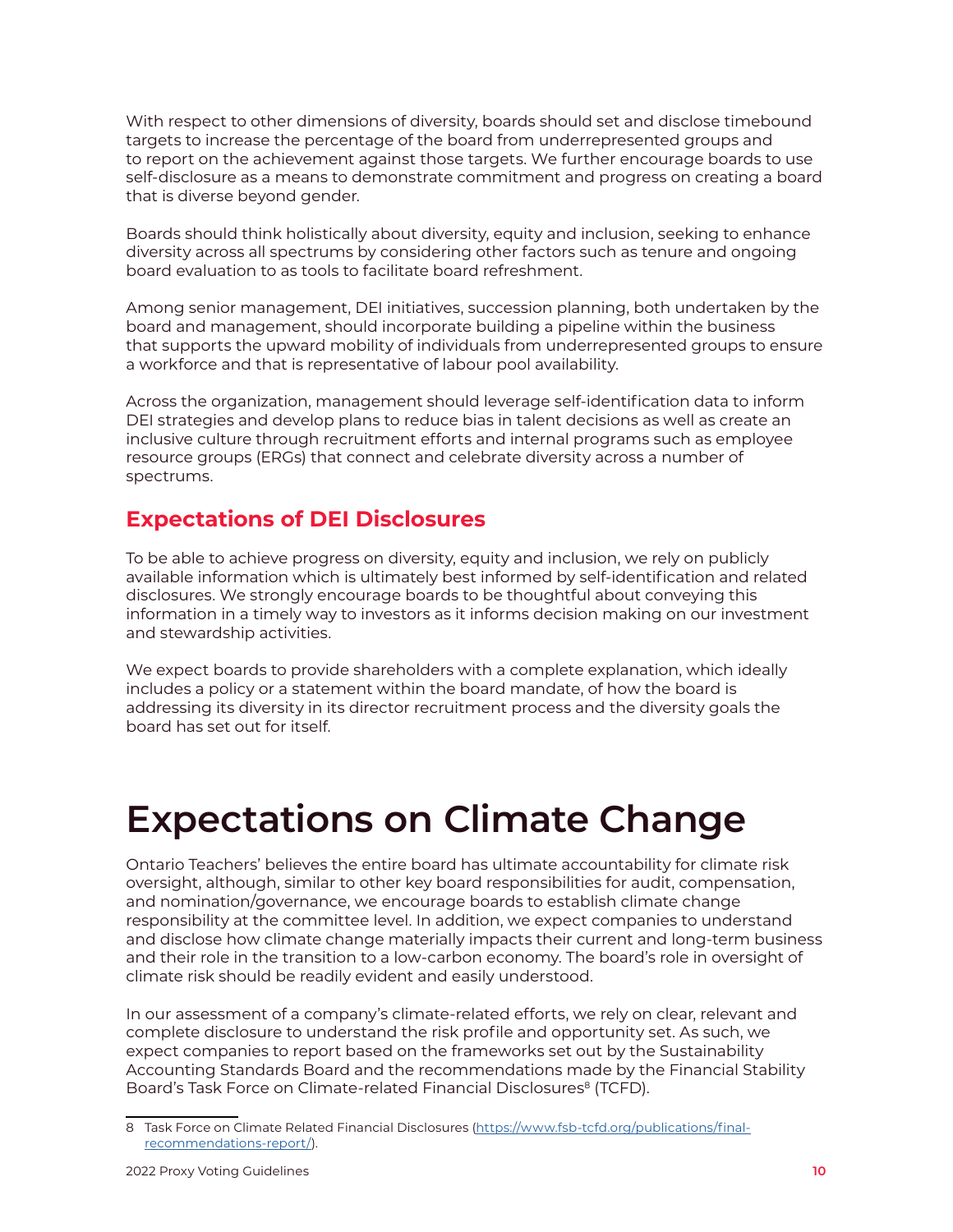<span id="page-10-0"></span>When reporting on how a company is managing its climate change risk, it is necessary that the disclosures include the metrics being tracked, targets associated with those metrics and the performance against those targets. Furthermore, companies should disclose their carbon footprint and explain how they are calculating their footprint.

## **Scenario Analysis**

When assessing climate risk oversight, we rely on assumptions made by the company in their scenario analysis. Without credible scenario sources, assumptions used and how they were determined, and the range of scenarios used that include a net-zero scenario, it is very difficult to understand the rigor of the analysis and have confidence in the resiliency of companies' business models, and therefore the company's climate risk position. For guidance, we will refer to the Investor Leadership Network's Climate Change Mitigation and Your Portfolio: Practical Tools for Investors<sup>9</sup>.

## **Emissions Reduction and Net Zero Targets**

Companies should demonstrate an understanding of their material emissions and their contribution to climate change. They should provide short-, medium-, and long-term carbon/greenhouse gas emissions reduction targets and their progress towards those targets. Targets should be scaled (i.e., interim target setting) and with an aim towards net zero emissions by the year 2050 (or earlier). We expect a cogent explanation in instances where there is no net zero by 2050 target, or if the target for net zero is beyond 2050.

## **2022 Proxy Voting Guideline Changes**

We have made formatting and content changes to our 2022 Proxy Voting Guidelines.

Formatting changes were made to enhance the readability and focus of the Guidelines. Among the formatting changes are:

- Relocating the discussion on our corporate governance principles using the 4 Pillars of Effective Boards framework to our web site.
- Expanding the "Our Approach to Proxy Voting" section to include our views on a number of broader proxy voting related issues such as virtual shareholder meetings, how we use an integrated assessment process, and our approach to voting when a company is controlled.
- Inserting standalone sections to clearly outline our expectations of boards and companies with respect to diversity, equity and inclusion and climate change.

Content changes were made to articulate our position more clearly on the following issues.

<sup>9</sup> See [https://www.investorleadershipnetwork.org/wp-content/uploads/2020/09/ILN\\_Climate-Change-](https://www.investorleadershipnetwork.org/wp-content/uploads/2020/09/ILN_Climate-Change-Mitigation-and-Your-Portfolio.pdf)[Mitigation-and-Your-Portfolio.pdf](https://www.investorleadershipnetwork.org/wp-content/uploads/2020/09/ILN_Climate-Change-Mitigation-and-Your-Portfolio.pdf) for more information.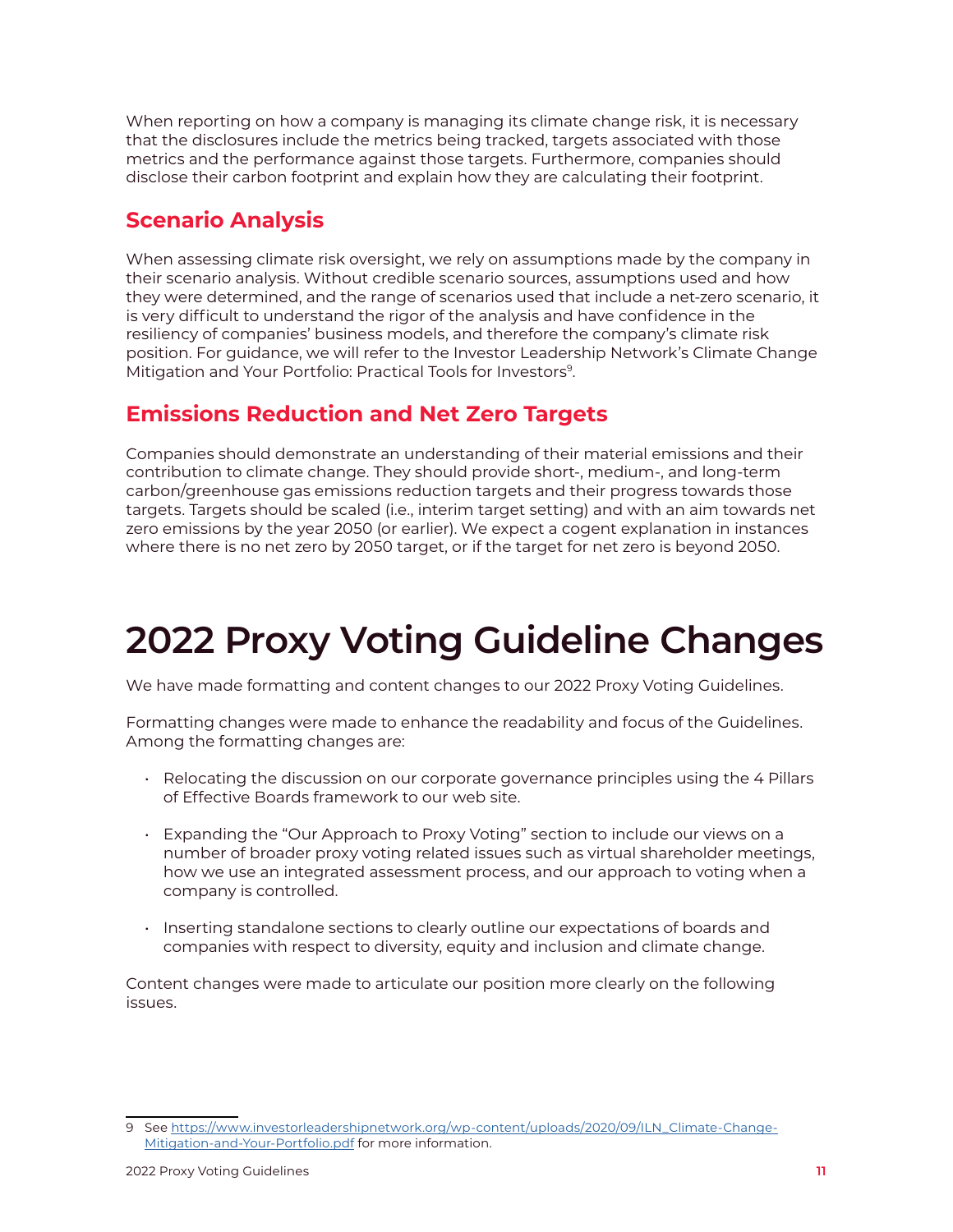## <span id="page-11-0"></span>**Virtual Meetings**

We recognize the need for virtual meetings and that going forward shareholder meetings will likely be a combination of virtual and in-person events. Based on experiences attending meetings we have outlined several expectations designed to ensure in-person and virtual attendees have the same meeting experience.

## **Diversity, Equity and Inclusion**

As diversity, equity and inclusion continues to gain momentum, we are encouraging boards to begin using self-disclosure to show commitment and progress to creating a board that is diverse beyond gender.

We have also clearly stated in Guideline 1.2.1 Governance and/or Nominating Committee our position that a boards with 12 directors or more should have a minimum of 30% female directors.

## **Climate Change**

To reflect the importance that climate change will have in our proxy voting decisions, we have more clearly stated our expectations with respect to climate change. Companies should demonstrate a clear understanding of how climate risk will materially impact their business and reporting of short-, medium-, and long-term carbon/greenhouse gas emission reduction targets, with the ultimate goal of net zero by 2050 (or sooner). There should be sufficient disclosure to allow for tracking against these targets.

Furthermore, companies should be disclosing their carbon footprint.

## **Guideline 1 – Board Composition**

### **1.1 Independent Board of Directors**

#### **1.1.1 Individual Directors**

We **support** an independent<sup>10</sup> board of directors. Ordinarily, we will not vote against a corporation's director candidates simply because they fail to meet the independence standard. However, we will consider *not supporting* a director's election to the board if in our view:

- decisions taken by a director have resulted in unsatisfactory corporate performance over a reasonable period of time and/or demonstrate a lack of independence from management;
- a director has (or directors have) demonstrated behaviour that could negatively affect the long-term performance of the corporation;

<sup>10</sup> We look to the standards in National Instrument 58-101 of the Canadian Securities Administrators, Disclosure of Corporate Governance Practices, and the corporate governance listing standards of the New York Stock Exchange when determining director independence.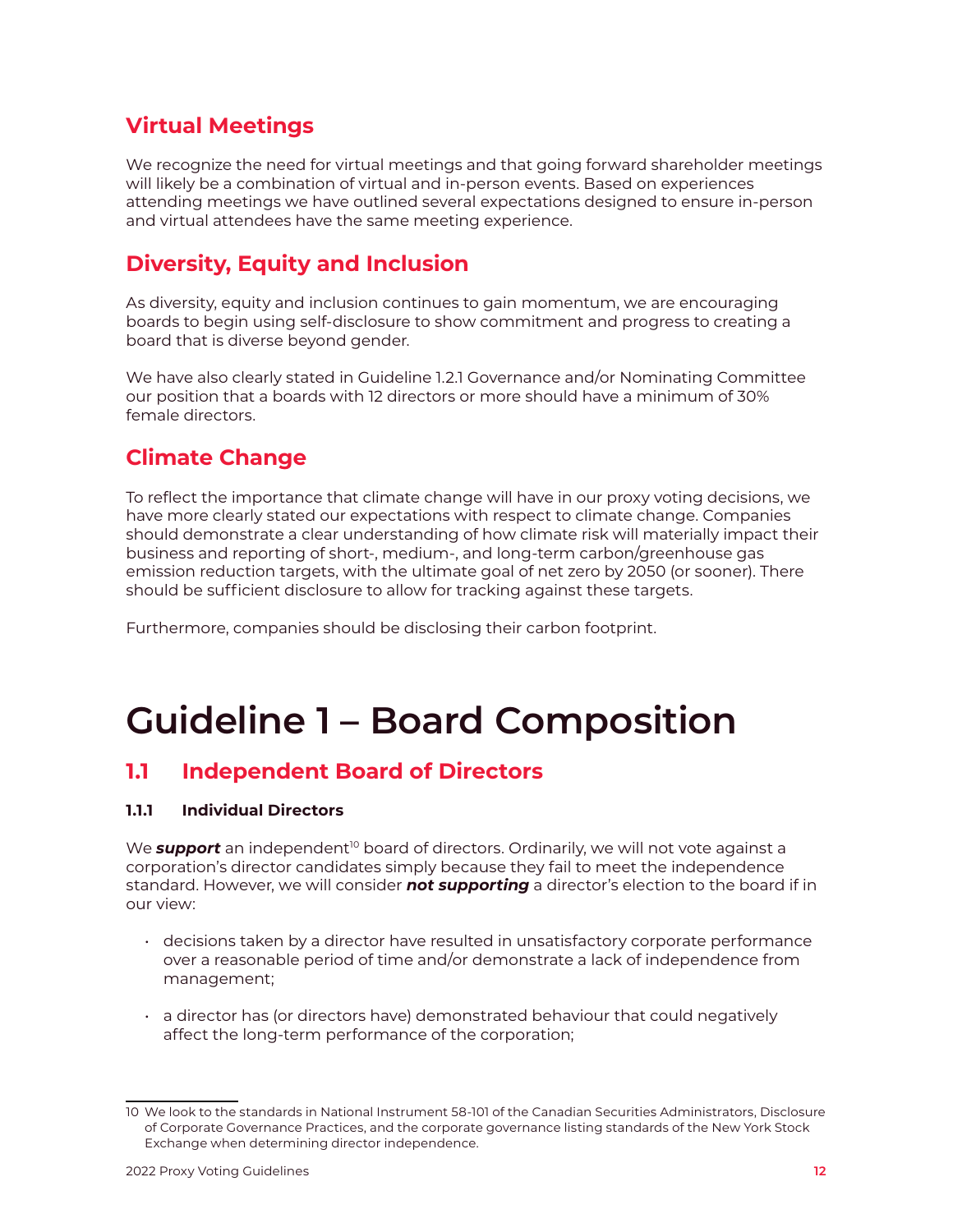- $\cdot$  a director's (or directors') business relationship with the company may compromise their independence; and/or
- a pattern of director behaviour has led to a loss of confidence in their ability to act in the best long-term interests of the corporation. In this case, we may consider *not supporting* that director's election to any other board for which they are a nominee.

#### *Additional Considerations when determining Director Votes*

#### *Environmental and Social (E&S) Risk Management*

In cases where a company and/or board has failed to adequately address material or egregious risks stemming from poor management and oversight of environmental or social issues, we may choose to *not support* individual director(s), chair(s), or committee(s) of the board.

#### *Climate Change Oversight*

We view climate change related risks as a set of risks that intersect with, and integrate into, board responsibilities, processes, and practices. As a result, the entire board is ultimately responsible for oversight of these risks. However, we do encourage boards to establish climate change responsibility at the committee level. We will take a case-bycase approach when assessing a board's approach to overseeing climate change risk and, depending on circumstances, will consider *not supporting* individual director(s), chair(s), or committee(s) when we determine that a board has not taken appropriate action to effectively oversee a company's relevant climate change related risks.

#### *Attendance*

We believe attendance at board meetings is a fundamental responsibility of board members. Where a director's attendance falls below 75% per annum without a reasonable explanation provided in proxy materials, we may choose to *not support* those directors.

#### *Tenure*

In situations where we conclude that tenure has had a negative impact on the board's effectiveness, we will take the appropriate action to encourage board refreshment. Depending on the circumstances, such action could be a *not support* the long-tenured director(s), the Chair of the Nomination Committee (or equivalent) or the entire Nomination Committee.

#### *Former CEO Resignation*

A CEO who has announced retirement from their role should also resign from the board upon such retirement date. Should a retired CEO continue to serve as a director past their retirement date without a compelling rationale to support remaining on the board, we will determine the appropriate course of action which, depending on the circumstances, could be to *not support* the former CEO, the Chair of the Nomination Committee (or equivalent) or the entire Nomination Committee, or any combination thereof. Where warranted, we will typically accept the CEO remaining on the board to facilitate the transition from one CEO to another.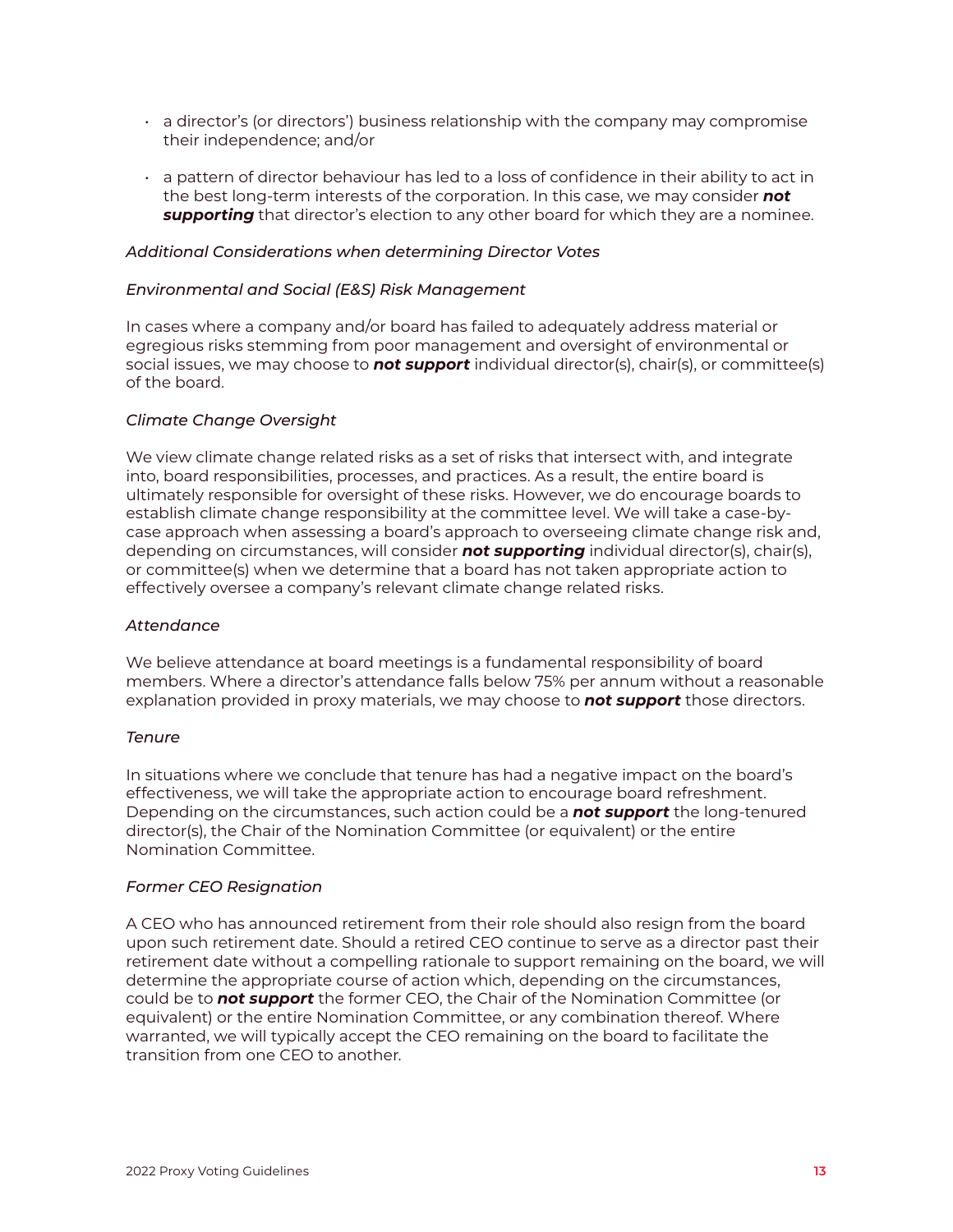#### <span id="page-13-0"></span>*Overboarding of CEO*

We believe that given the time commitment required to be both a CEO and a director, it is appropriate to limit a sitting CEO to one public company board outside of their own company board. An overboarded CEO is an active CEO who serves more than one public company board, not including the board of the company for which they are the CEO. We will typically *not support* the re-election of the director if they are an overboarded CEO.

#### *Director Representation in Proportion to Equity Ownership*

In circumstances where an investor has a significant ownership stake in a corporation, we *support* director representation on the board that is proportional to the investor's economic interest.

#### *Board Size*

We believe a board size ranging from five to 16 members reflecting the size and complexity of the business is appropriate. We will typically *not support* amendments to by-laws which seek to change the size outside of this range or where we do not believe the by-law change supports an effective board structure. Where the addition of a director up for election changes the board size outside of this range, we may choose to *not support* certain directors if there are other governance concerns that, taken together, are a cause for concern or we may choose not to support the chair of the governance committee given their leadership role in structuring the board. Boards outside our preferred size range do not necessarily result in us taking voting action against any of the directors up for election, unless we determine the size is inhibiting the board's effectiveness.

A vote against director candidates may not be based solely on a single factor such as a lack of independence or unsatisfactory corporate performance but considered in combination with other factors.

## **1.2 Key Committees**

#### **1.2.1 Governance and/or Nominating Committee**

We *support* the establishment of a fully independent governance and/or nominating committee. We will consider *not supporting* directors if we believe that the absence of a governance and/or nominating committee, its operations, or its decision making have adversely affected the composition of the board and the governance of the corporation. We generally demonstrate our concerns by first voting against the committee chair. If concerns are not addressed, or in extraordinary situations, we will escalate to a vote against the entire committee.

#### *Additional Considerations when determining Governance and/or Nominating Committee Votes*

#### *Director Nomination and Evaluation Process*

In situations where the board fails to publicly disclose its nomination and evaluation processes, we will consider *not supporting* the chair of the nominating/governance committee, depending on a number of factors, notably our assessment of the overall composition of the board, and if we believe that the absence of such disclosure has adversely affected the transparency of the board's commitment to director succession planning and evaluation.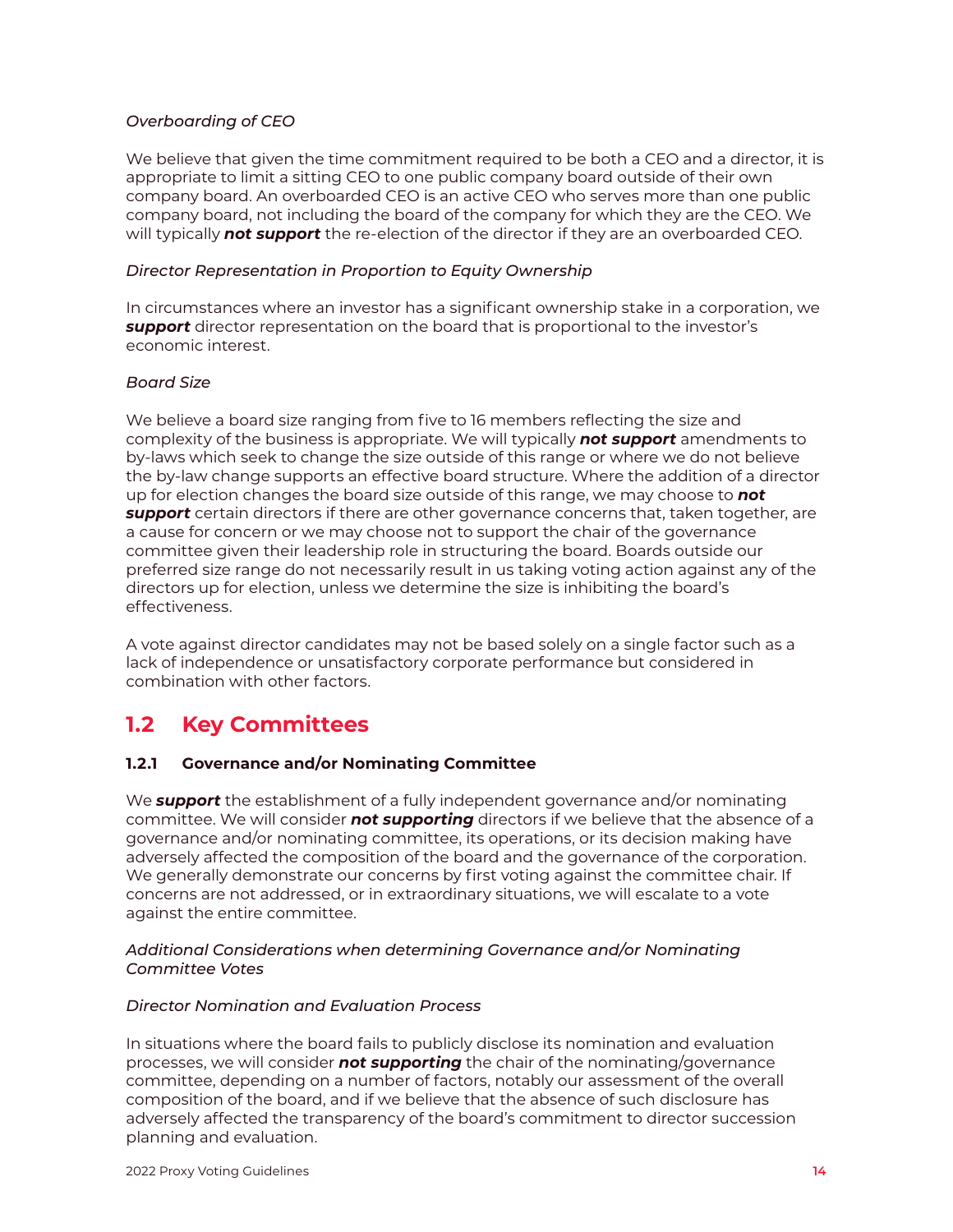#### *Creation and Publication of a Skills Matrix*

We encourage and *support* proposals requesting the adoption and disclosure of a board skills matrix – which should highlight skills and areas of expertise that are relevant in the context of the company's strategy and material risks to the company as a best practice tool to achieve this. We discourage the practice of disclosing a "laundry list" of skills.

#### *Board Gender Diversity*

We will consider *not supporting* the chair of the governance and/or nomination committee or other members of the committee where less than 3 or 30%<sup>11</sup> of directors identify as female and/or the board does not describe its approach to achieving a 3 or 30% goal and/or maintaining its gender diversity. For boards below the 3 or 30% goal, we expect disclosures to include a timebound commitment to achieve that goal. Alternatively, we may decide to engage with a company on the issue, and/or escalate voting action where no progress is evident.

#### *Board Diversity beyond Gender*

With respect to other dimensions of diversity, we encourage boards to set and disclose timebound targets to increase the percentage of the board from underrepresented groups and to report on the achievement against those targets. To facilitate assessment of board diversity beyond gender, we encourage directors to self-disclose, where legally permissible, if they are a member of an underrepresented group.

#### *Implementation of Shareholder Proposals*

We expect boards to respect the shareholder democratic process. We hold the chair of the governance committee (or equivalent) responsible for ensuring that all proposals put to a shareholder vote receiving majority support are implemented in accordance with the terms of the shareholder proposal or provide a convincing rationale as to why it is in the best interests of the corporation that the board decided to not take action. In situations where a shareholder proposal receives meaningful<sup>12</sup>, but not majority, support, we expect the company to address shareholder concerns. If we decide that the lack of respect for the shareholder democratic process is frequent or serious, we will consider *not supporting* members of the governance committee or the entire board.

#### *Adopting Bylaws*

We expect boards will not enact bylaws or policies that adversely affect shareholder rights without first putting the issue to a shareholder vote. In situations where such a bylaw or policy has been adopted without a shareholder vote, we will, depending on the circumstance, hold the chair or members of the corporate governance committee (or equivalent) responsible and *not support* their re-election to the board.

<sup>11</sup> For clarity, for boards with 12 directors or more we will apply a minimum 30% gender diversity standard.

<sup>12</sup> Based on experience, support above 30% would be considered meaningful.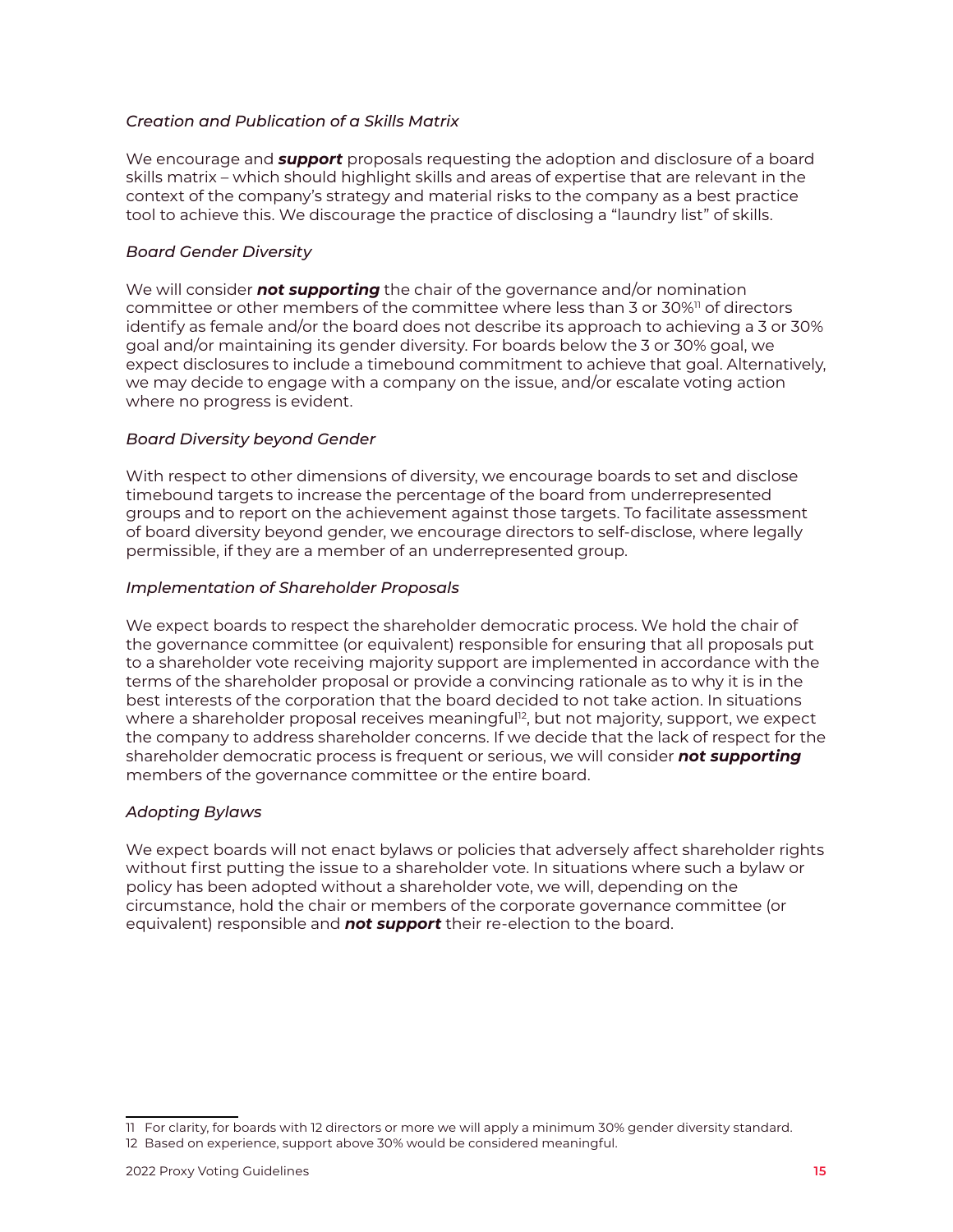#### <span id="page-15-0"></span>**1.2.2 Compensation Committee**

We *support* the establishment of a fully independent compensation committee. We will consider *not supporting* individual members of the compensation committee if we believe there is evidence of recurring failures of the compensation committee to link pay with performance or if there are extraordinary and unjustified decisions on the part of the committee. We generally escalate our concerns by first *not supporting* the chair of the committee, if we are not satisfied with the changes implemented, or in extreme cases, we may consider voting against the entire committee.

If there are members of the executive on the compensation committee, we will consider *not supporting* the executive and the chair of the governance and/or nominating committee.

#### **1.2.3 Audit Committee**

We *support* the establishment of a fully independent audit committee. We will consider *not supporting* individual members of the audit committee if we believe there is evidence of recurring financial misstatements or other audit failures. We generally escalate our concerns by first *not supporting* the chair of the committee, if we are not satisfied with the changes implemented, or in extreme cases, we may consider *not supporting* the entire committee.

#### *Additional Considerations when deciding Audit Committee Votes*

#### *Auditor Appointment*

We will generally *support* the choice of auditors recommended by the corporation's directors. The instances of auditors being changed other than as a result of routine rotation will be reviewed on a case-by-case basis. We would be concerned if the same partner of any firm has audited a company for extended periods or if there have been material restatements to the financial statements. In these circumstances, we may *not support* the auditor, and/or members of the audit committee.

#### *Existence of Alternative Dispute Mechanisms*

We will generally *not support* the reappointment of the auditor if efforts have been made to use binding arbitration between management and the auditors as a means of dispute resolution to limit or reduce an audit firm's liability.

In some jurisdictions it has become common for an audit engagement letter to include binding arbitration. The terms of these provisions may limit the amount of information that can be presented in relevant proceedings and may not allow decisions to be appealed. This restricts the company's ability to seek relief for damages (monetary or otherwise) and, in our view is not conducive to a strong audit process. We will therefore **not support** the appointment of the auditor if the audit engagement letter includes such provisions.

#### **1.2.4 Audit Fees**

A significant majority of revenues generated by the accounting firm through its relationship with the company should come from the audit function proper. Where there is no disclosure or a breakdown of the fees shows the non-audit fee is greater than one third of the total fees without further clarification, we will *not support* the re-election of the outside auditor.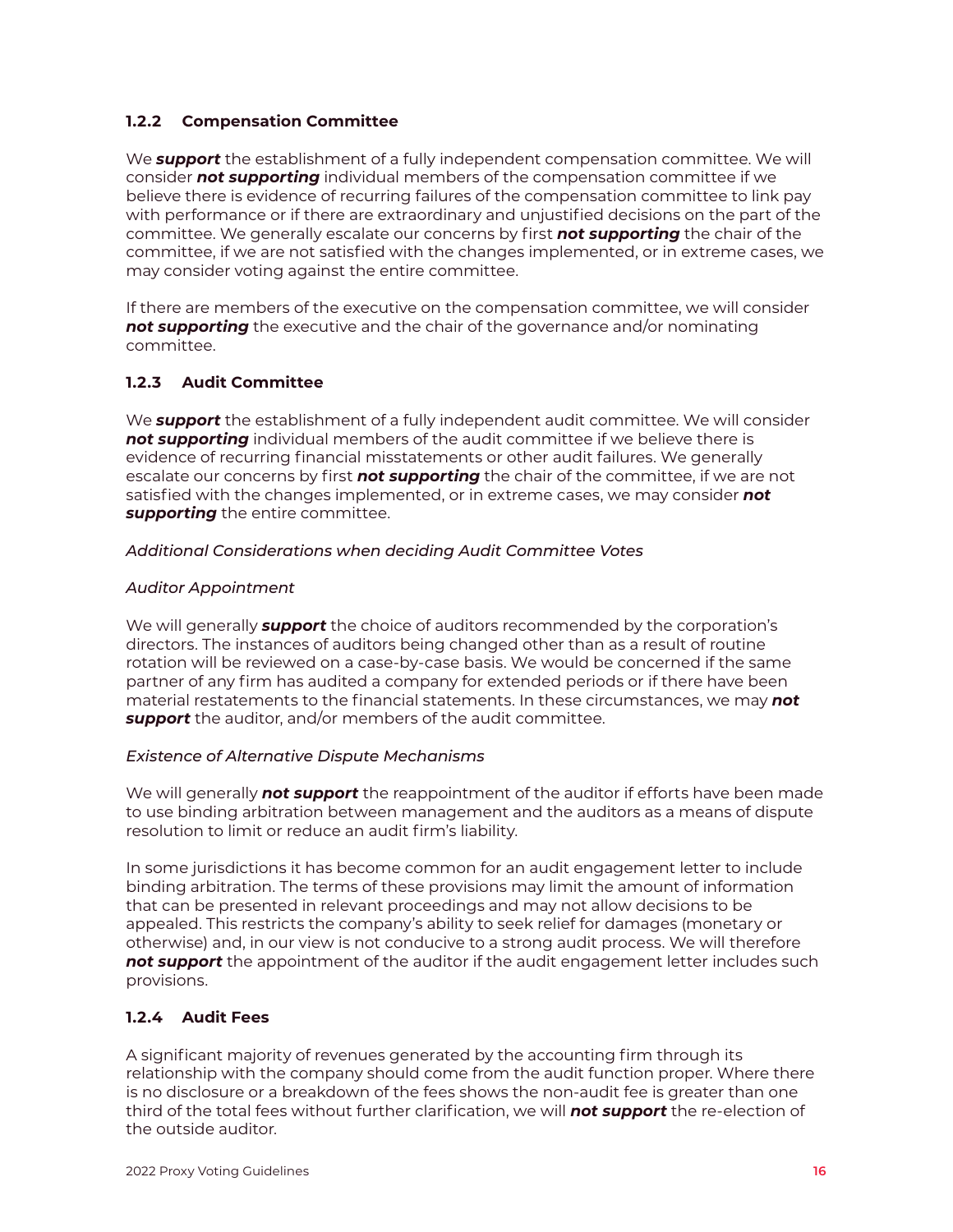<span id="page-16-0"></span>Where non-audit fees have been detailed, we will consider each fee on a case-by-case basis in determining auditor independence, but we will *not support* the reappointment of the auditor where in our view it appears that its independence has been compromised.

## **1.3 Election of Directors**

#### **1.3.1 Annual Election**

We prefer the annual election of all directors. We will generally not support proposals that create a staggered or classified board<sup>13</sup>. However, we note that a number of companies in jurisdictions around the world have long-standing processes which elect directors to staggered terms. In such cases, we do not believe it is appropriate to vote against directors simply as an indication of disagreement with the manner in which they are elected.

#### **1.3.2 Majority-vote Standard**

We support the establishment of a majority-vote standard<sup>14</sup> for the election of directors. In the absence of a majority-vote standard we expect issuers to adopt a majority-vote policy15. We typically hold the Chair of the Nomination Committee (or equivalent) responsible to ensure the majority vote policy is implemented in a manner consistent with its objective to hold directors accountable.

#### **1.3.3 Individual versus Slate Election**

We also support the election of directors individually rather than as a slate. We will not ordinarily vote against the board candidates proposed by a corporation simply because the corporation fails to meet these standards.

#### **1.3.4 Cumulative Voting**

In situations where cumulative voting is in place, we will allocate our votes for each director in a manner that we believe will best promote good corporate governance over the long-term.

#### **1.3.5 Contested Elections**

If a board is subject to a contested election, we will evaluate the dissident's argument and proposed plan of action, and assess the qualifications, independence, experience, and track record of the alternate slate of nominees relative to that of the incumbent board. We will support the dissident slate when we believe that it would be better positioned to effect positive change and increase shareholder value over the long term than the incumbent nominees.

<sup>13</sup> In a staggered or classified board, directors are typically elected in two or more classes, serving terms greater than one year. Using an example of a three-year staggered board, at each annual meeting, one third of the board members or nominees would be eligible for shareholder ratification for a three-year period.

<sup>14</sup> Under a majority-vote standard shareholders vote "For" or "Against" directors and only those directors receiving a majority of votes cast are elected.

<sup>15</sup> Issuers not employing a majority-vote standard will elect directors using plurality voting. In plurality voting shareholders vote "For" or "Withhold" for directors and there is no ability to vote "Against" a director, allowing directors to be elected with a single vote. Under a majority-vote policy, "Withhold" votes are considered "Against" votes and should a director receive a majority of "Withhold" votes, they would be required to submit their resignation to the board. The board would then be required to either accept or reject the resignation and publicly disclose their decision, preferably within 90 days of the shareholder vote.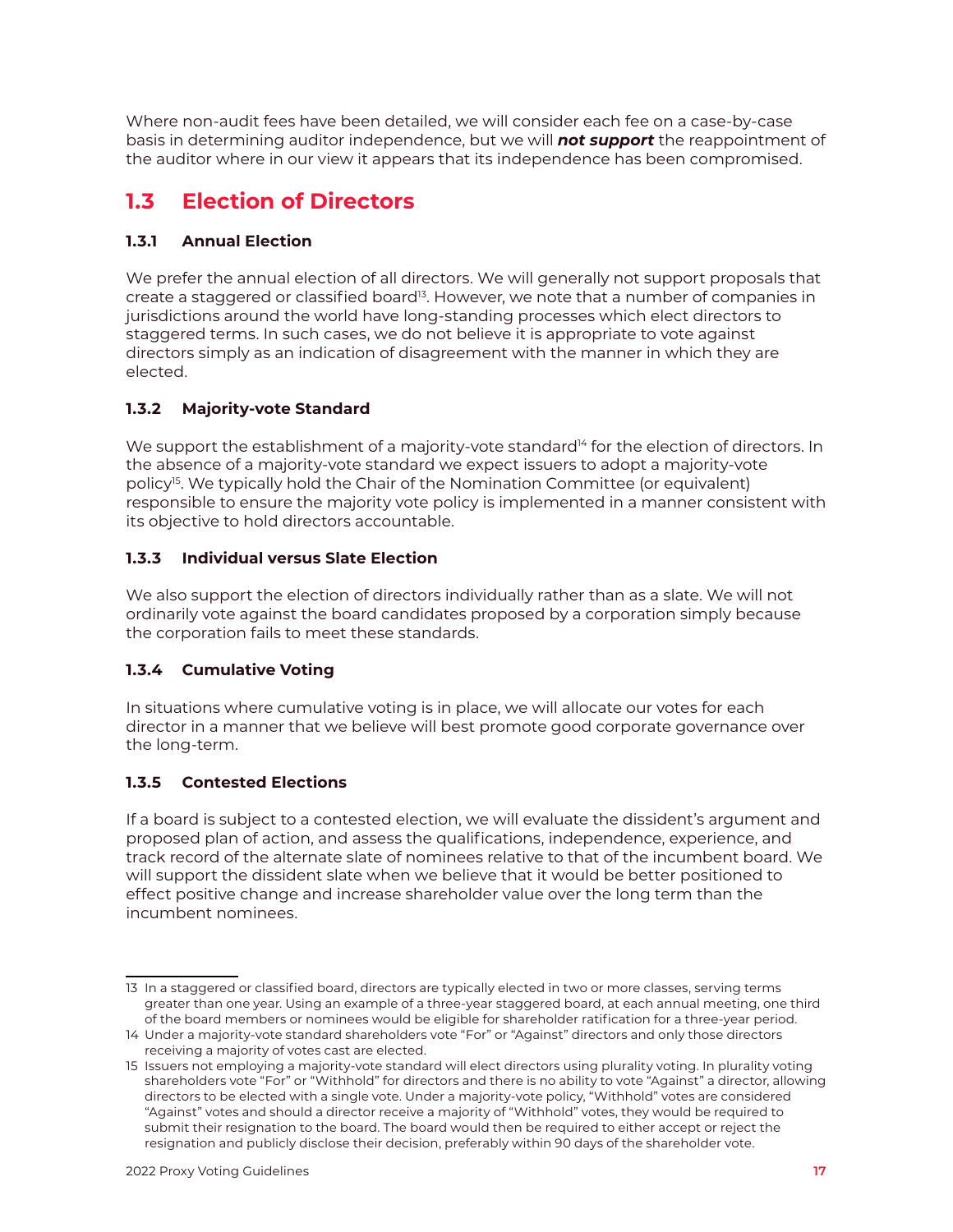#### <span id="page-17-0"></span>*Use of a Universal Proxy in Contested Elections*

In a contested election, we prefer the use of universal proxy ballots in place of separate dissident and management proxy cards. A universal ballot lists all management and dissident nominees on a single proxy card, ensuring equal representation of all nominees to be voted upon by shareholders. Currently, in most proxy contests, shareholders are restricted to casting votes for either management's nominees or the dissident's nominees using their respective proxy cards. We believe that a universal ballot provides shareholders with a less confusing and cumbersome way to select a combination of director nominees from all listed candidates, regardless of who nominated the candidates.

## **1.4 Separation of Board and Management Roles**

#### **1.4.1 Separation of Chair and CEO Roles**

We *support* the separation of board and management roles. We will not ordinarily vote against a corporation's director candidates where a separation of board and management roles does not exist. We will do so if we determine that the combination of roles is negatively affecting the effectiveness of the board and/or corporate performance over a suitable time frame is unsatisfactory.

#### **1.4.2 Recombination of Chair and CEO Roles**

We have significant concerns when a board that previously split the roles of Chair and CEO decides to revert to a combined Chair/CEO structure. In the absence of a persuasive explanation as to how the recombination of the roles is in the best interests of shareholders, we will consider *not supporting* the chair of the governance committee (or equivalent) and/or its members responsible for this decision.

#### **1.4.3 Executive Chair**

We generally do *not support* the role of Executive Chair because we believe the Chair should be independent of management and not be identified with management. Furthermore, we have significant concerns if the role appears to be a reward for past services, such as situations where former CEOs or Chairs remain on the board and are given the "Executive Chair" title. In these situations, there is a risk of former CEOs and Chairs inhibiting the new leadership from executing their duties as they see fit. Depending on our degree of concern, we will *not support* one or more of the Executive Chair, the chair of the governance committee (or equivalent) and the committee members. We will maintain these votes if we do not see a change until the standard cooling-off period of three years is reached.

#### **1.4.4 Director Liability and Indemnification**

We will generally *support* proposals that reasonably limit directors' liability and provide indemnification.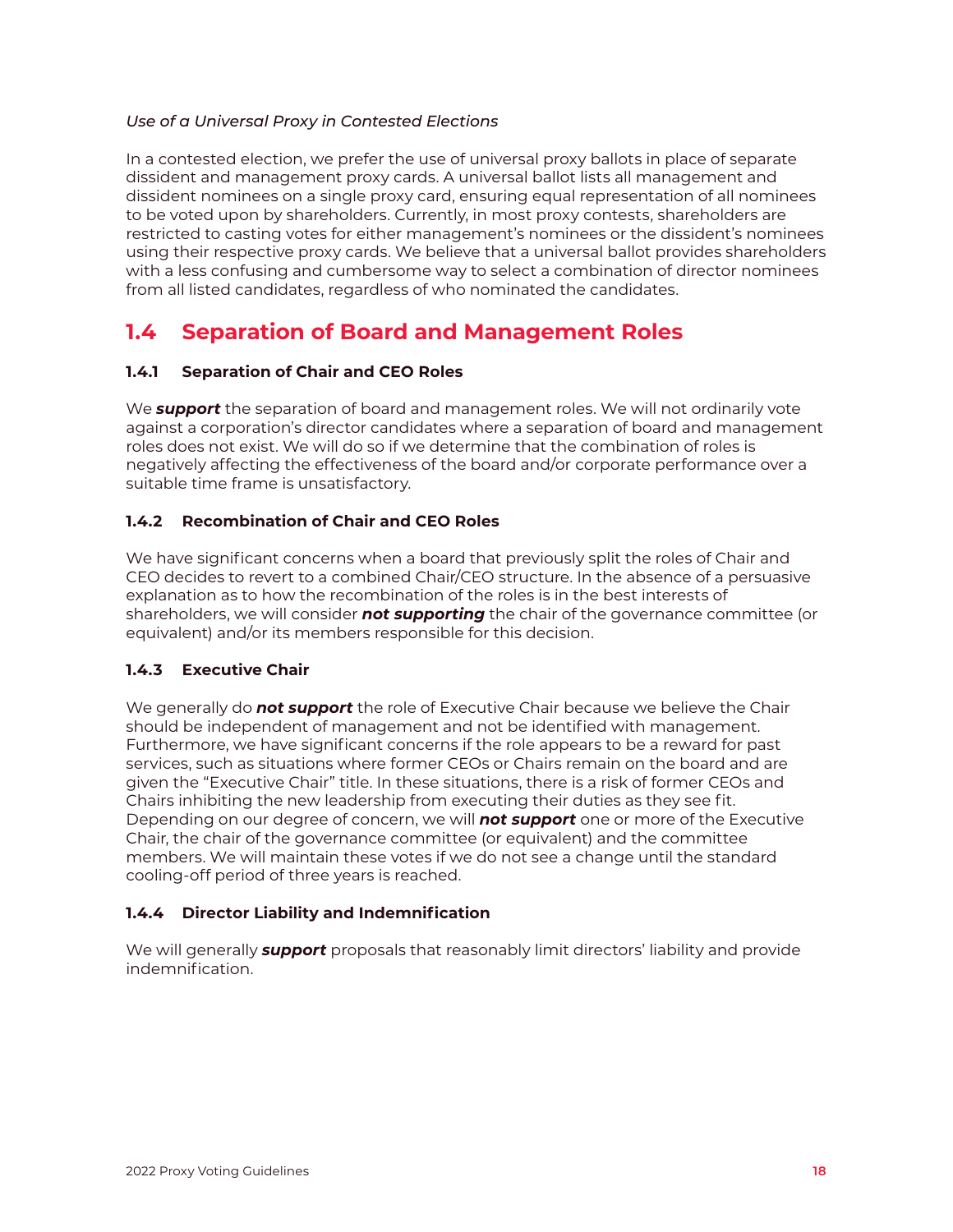## <span id="page-18-0"></span>**Guideline 2 - Compensation**

## **2.1 Effective Equity Compensation**

We assess proposed equity compensation on a case-by-case basis. We review the features of each plan together with the other aspects of total compensation and, after considering each of the issues, determine the reasonableness of the plan.

Equity compensation plans can increase the number of shares of a company and therefore dilute the value of existing shares. While such plans can be an effective compensation tool in moderation, they can be a concern to shareholders and their cost needs to be closely watched. We consider factors related to issuing, vesting and exercising, as well as others, when analyzing equity compensation plans.

#### **2.1.1 Issuing**

#### *Concentration*

We will generally *not support* plans that authorize allocation of 25% or more of the available equity incentives to any one individual.

#### *Cost*

We will *support* plans whose costs are reasonable in the context of compensation as a whole and relative to industry practice. We consider grant date fair value to be the most appropriate cost to use as it reflects the value directors placed on the executives at the time of the granting of the award.

#### *Dilution and Burn*

We will generally **support** equity incentive plan amendments if the total potential dilution<sup>16</sup> does not exceed 5%, and the burn rate<sup> $17$ </sup> is less than 1% per annum. We will review, on a case-by-case basis, equity incentive plans that provide for total potential dilution exceeding 5% but less than 10%, or where the burn rate exceeds 1% per annum. Where warranted and in limited circumstances, we will *consider supporting* equity incentive plan amendments with potential dilution rates exceeding 10%, or where the burn rate exceeds 2% per annum.

#### *Fixed Number of Shares*

We will generally *not support* plans that have a rolling maximum of shares available as options or other forms of equity compensation. We believe plans having a fixed number of shares available for grant place a discipline upon the board when awarding equity compensation.

#### *Price*

We will generally *support* plans whose underlying securities are to be issued at a value that is no less than 100% of the current market value.

<sup>16</sup> For our purposes, total potential dilution is the total number of shares available for grant (equity pool) plus unexercised shares that have been previously granted divided by the total shares outstanding.

<sup>17</sup> The burn rate is defined as the annual equity grant divided by the total outstanding shares and provides us with a measure of how fast the company is using the equity pool and diluting its shareholders.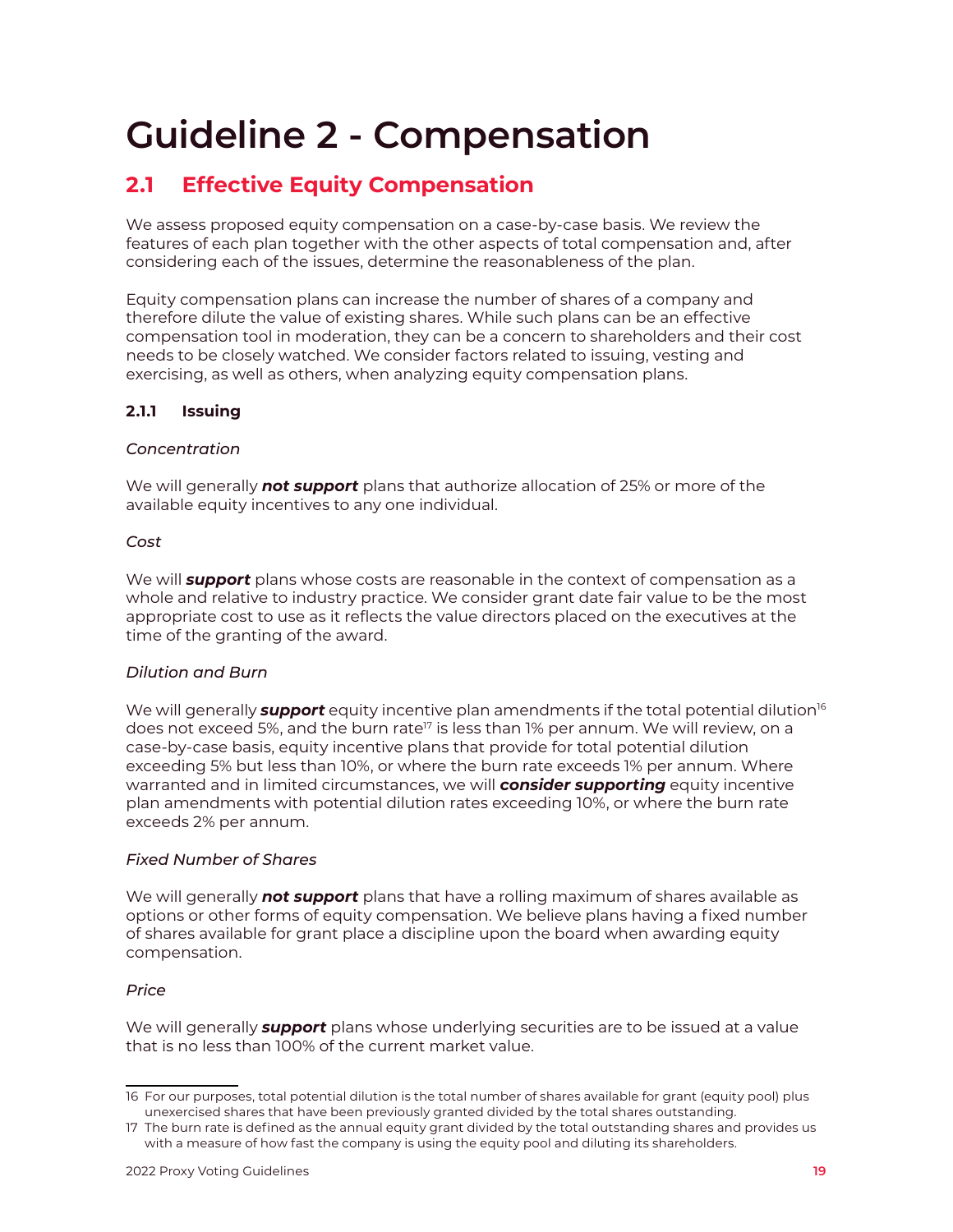#### <span id="page-19-0"></span>**2.1.2 Vesting**

#### *Automatic Vesting*

We will generally *not support* plans that are 100% vested when granted.

#### *Change of Control*

We will generally *not support* plans with change of control provisions that allow all equity compensation to automatically vest upon a change of control. We will *not support* change of control arrangements developed in the midst of a takeover fight specifically to entrench management. We will *not support* the granting of equity incentives or bonuses to outside directors "in the event" of a change of control, as the independence of outside directors will be compromised if they are eligible for additional benefits in the event of a change of control.

#### *Performance Vesting*

We will generally *support* plans that link the granting of equity incentives, or the vesting of equity incentives previously granted, to specific performance targets.

#### *Retesting*

We generally do *not support* retesting, a practice which occurs when a performance condition that is not met in the current period is deferred to a future period. We believe that for targets to be meaningful under pay-for-performance, they need to be strictly adhered to and not deferrable.

#### *Vesting Provisions*

We will review on a case-by-case basis the terms of the vesting of equity awards, paying particular attention to vesting conditions, *not supporting* those that are considered lacking a pay-for-performance link, such as performance targets set below the median of the company's comparative group. We are also generally skeptical of dividends paid and/ or accrued on unvested equity. We are *not supportive* of this practice as it undermines the principle of granted but unvested compensation.

#### **2.1.3 Exercising**

#### *Employee Loans*

We will generally *not support* the corporation making loans to employees to allow employees to pay for equity compensation. Furthermore, when loans become excessive they expose the company to risk as a result of potentially uncollectable debts and may inhibit the termination of employees who owe the company. Executives seeking to borrow to buy equities under equity compensation plans should be required to obtain credit from conventional, market-rate sources, such as banks or credit unions.

#### *Expiry*

We will generally *support* plans whose equity incentives have a life of no more than five years. We will review on a case-by-case basis those plans whose equity incentives have a life of more than five years, but we will generally *not support* plans with "evergreen" provisions18.

<sup>18</sup> Evergreen provisions are features in a plan which allow for equity plans to automatically renew and/or have an indefinite life.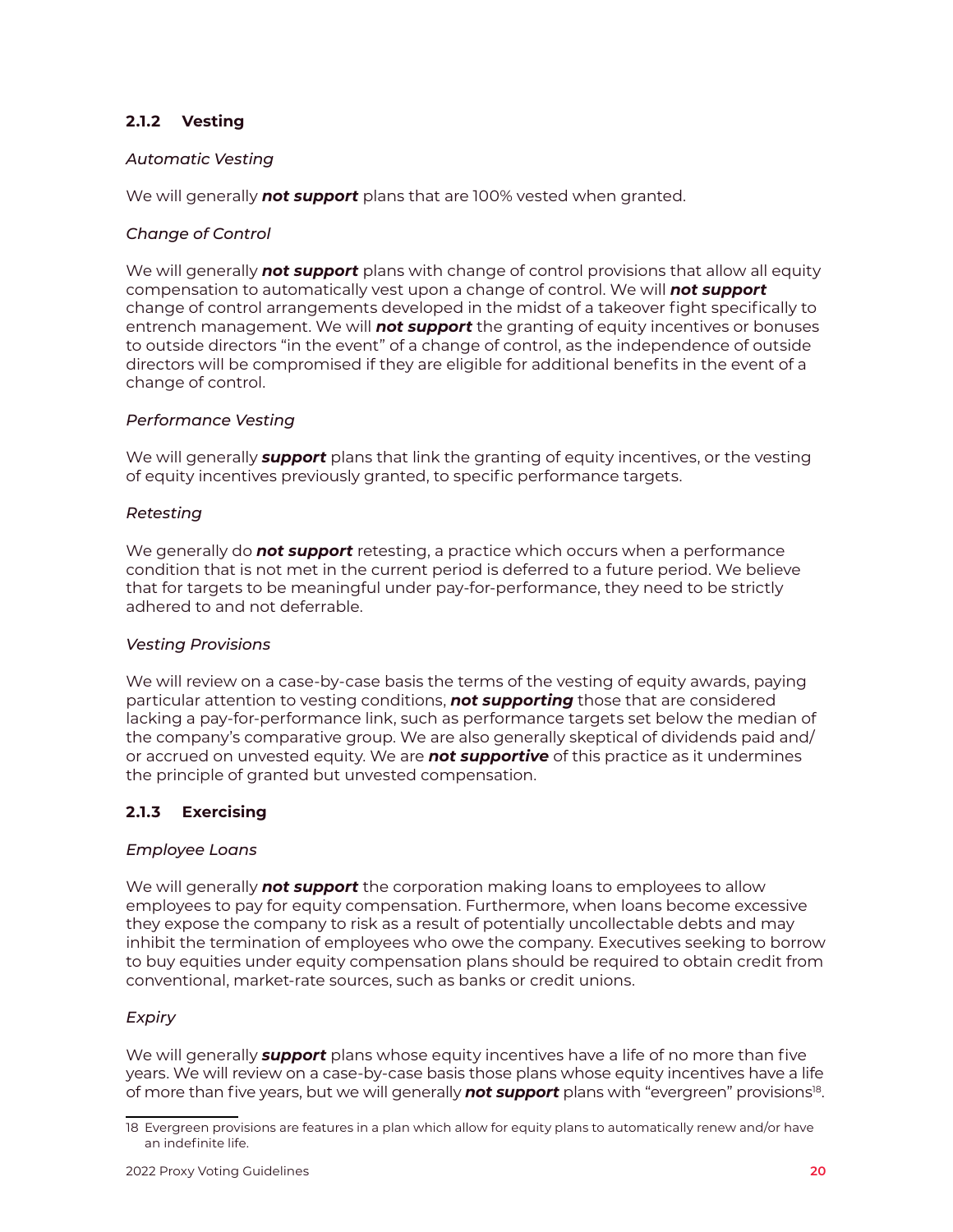#### <span id="page-20-0"></span>*Re-pricing*

We will *not support* plans that allow the board of directors to lower the exercise price of equity incentives already granted. We will *not support* proposals that, directly or indirectly, would reduce the exercise price of incentives already granted.

#### **2.1.4 Other**

#### *Board Discretion*

We will *not support* plans that give the board broad or unlimited discretion in setting the terms and conditions of programs. Such programs must be submitted to shareholders with adequate detail regarding their cost, scope, frequency and schedules for exercising the equity incentives.

#### *Disclosure*

We strongly *support* the disclosure of all significant aspects of the equity compensation plan including full transparency of performance goals and vesting conditions.

#### Director Eligibility

We will generally *support* equity incentive plans for directors where the terms and conditions of director incentives are clearly defined and reasonable. In particular, we look for a specific and objective formula for the award of director equity incentives. We will generally *not support* those plans that provide for discretionary director participation.

#### *Omnibus Plans*

We will review omnibus plans (three or more types of awards in one plan) on a case-bycase basis. Generally, we believe that shareholders should vote on the separate components of such plans rather than be forced to consider the "take-all" approach of an omnibus collection. Although we are generally opposed to the concept of omnibus plans, we will review each element to determine whether the specific benefits being offered adhere to our other guidelines in this category.

#### *Pledging and Hedging*

We generally do *not support* arrangements made on the part of executives or directors to pledge as collateral or hedge their equity ownership.

#### *Severance Compensation*

We will review severance compensation arrangements on a case-by-case basis. We will *not support* severance payments or "golden parachutes" that we deem to be excessive or that are "single-trigger" arrangements.

## **2.2 Advisory Vote on Compensation ("Say-on-Pay")**

Say-on-pay votes are an important tool to facilitate compensation-related dialogue between directors and shareholders. Where we are required to vote with respect to management compensation proposals in an advisory or legally binding capacity, we will review compensation on a case-by-case basis to ensure that it meets our criteria and assess the plan based on features discussed below in Guideline 2.3 Management Compensation. We will generally vote in *support* of advisory votes on compensation if we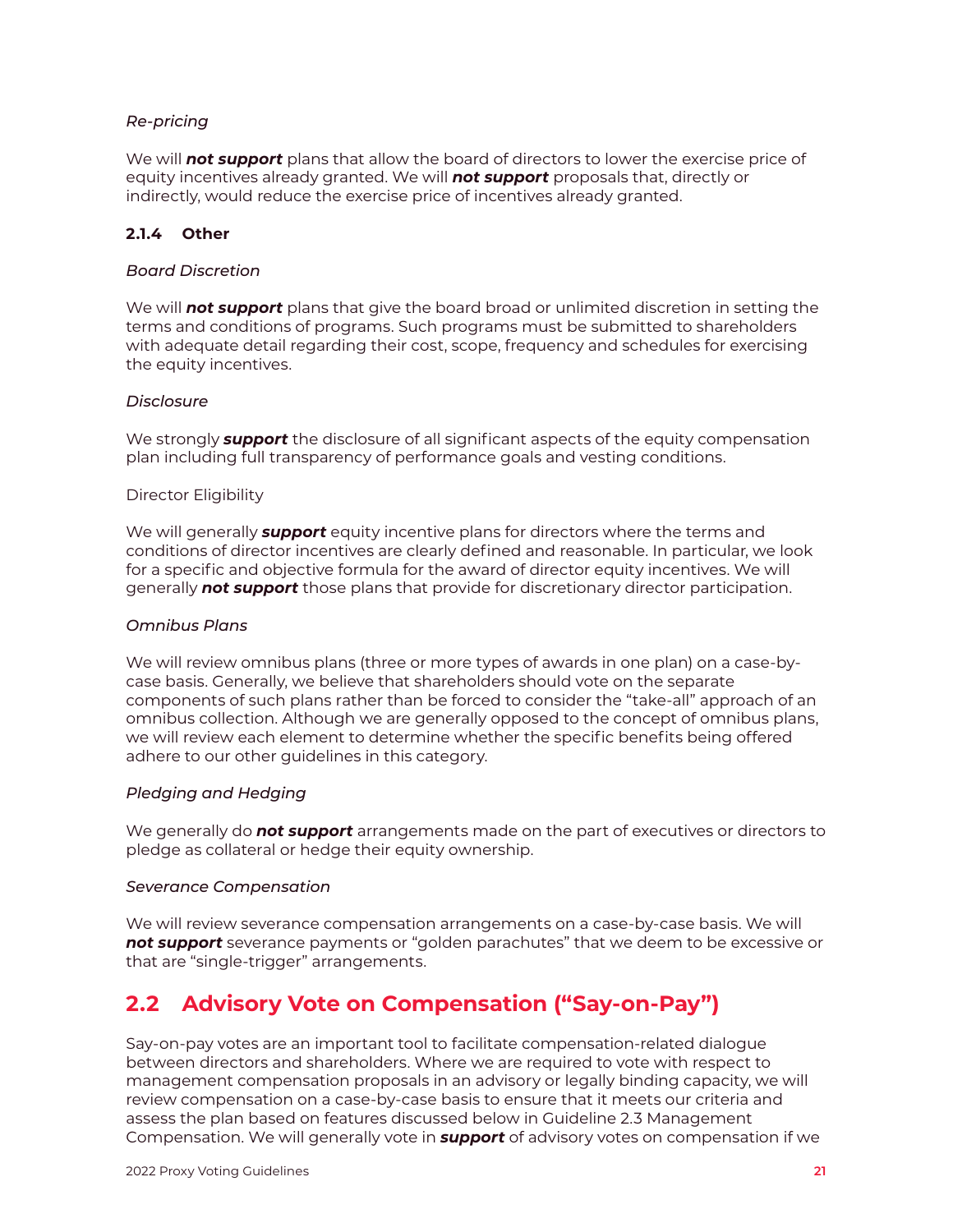<span id="page-21-0"></span>believe that the compensation plan has met our guidelines and is adequately designed to align pay with performance.

We have identified certain trigger points that, depending on their severity, could result in our *not supporting* say-on-pay resolution. This list is not exhaustive, and includes:

- an evident disconnect between pay and performance, or the strategic objectives of the company;
- issues around the vesting of equity (length of vesting inconsistent with the type of compensation, such as long-term compensation with a short vesting period; lack of performance vesting for equity);
- poor structure or lack of a long-term plan;
- similar metrics to award both short- and long-term compensation without a compelling rationale as to why this is appropriate;
- unchallenging or inappropriate performance criteria used to award compensation or to determine the vesting of equity;
- disproportionate compensation paid to the CEO relative to other senior executives;
- a poorly constructed or inappropriate application of peer groups; and
- discretionary payments without sufficient justification, and/or discretionary awards that become habitual; and
- unlimited discretion or discretion applied without a convincing reason.

Whenever we have issues with a compensation program and irrespective of our voting decision, we will outline our concerns to the company directly. In situations where either the committee has failed to respond to our concern(s) or has made decisions that in our view represent a significant disconnect between pay and performance, we will consider voting against members of the compensation committee in addition to not supporting the say-on-pay resolution.

We expect boards to respect the shareholder democratic process with respect to say-onpay resolutions. If a say-on-pay proposal receives meaningful voting opposition from shareholders in any given year, we will generally hold the chair of the compensation committee responsible to ensure that significant improvements are subsequently made to the compensation plan.

#### **2.2.1 Frequency of the Say-on-Pay Vote**

We *support* annual say-on-pay votes.

#### **2.2.2 Discretionary Awards**

We review discretionary payments on a case-by-case basis and generally do *not support* these awards when the company has not provided a compelling reason for the award. We believe that awards outside the normal compensation plan can bring the design of current arrangements into question and, particularly when used for retention purposes, they can be a sign of weak succession planning.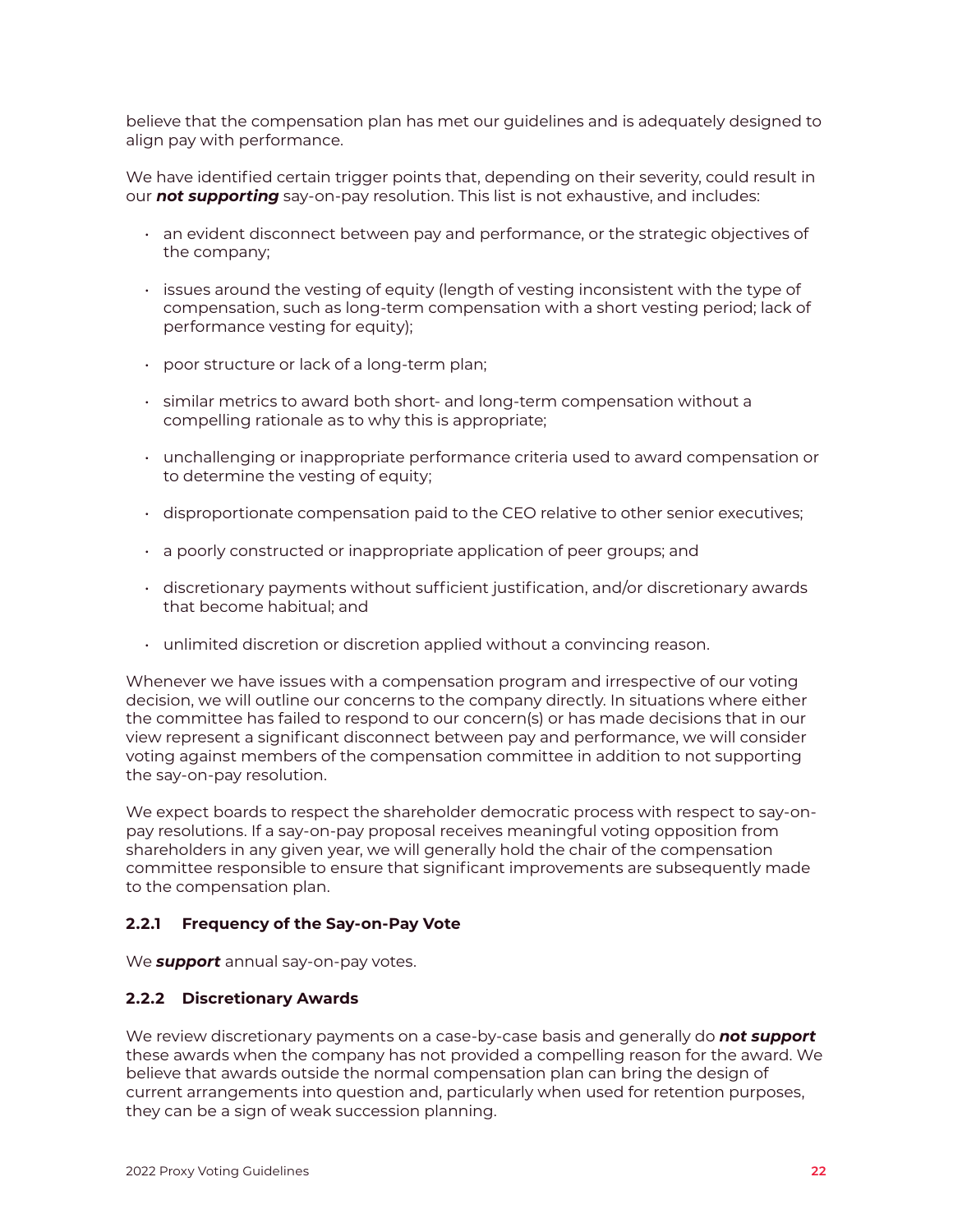<span id="page-22-0"></span>We have significant concerns when we see the regular awarding of discretionary compensation year after year. Habitual use of discretionary awards without sufficient rationales may result in votes *against* an advisory vote on compensation and we may choose to escalate our votes against the Chair of the compensation committee, committee members, and/or board members where use persists and/or our engagements are unsuccessful.

## **2.3 Management Compensation**

We will review management compensation plans on a case-by-case basis. We review the features of each plan and determine the reasonableness of the plan.

We are likely to *support* compensation plans that have the following features. We may *not support* plans that deviate from or exclude these features:

- a clear statement by the board of directors of its executive compensation philosophy and how this philosophy is related to the company's strategic objectives;
- increases to salary that move with inflation, and all other increases to the base are accompanied by a sound rationale;
- incentives for performance that address both short- and long-term corporate objectives that we believe will be stable and not require alteration through the company's business cycle;
- a minimum one-year post-retirement hold period of equity awards, although we prefer a period of two years;
- minimum share ownership requirements for executives;
- meaningful industry and company performance metrics either financial or qualitative for the awarding and/or vesting of incentives;
- full disclosure of all benefits including the present value of pension benefits and supplemental executive retirement plans in the compensation table in the management information circular;
- identification of changes in philosophy or performance targets;
- a relatively simple methodology that is easy to understand;
- clawback provisions allowing the company to recoup compensation already paid in the event of financial restatement, misconduct, or negligence that contributed to the payment of unearned compensation, and clear disclosure to shareholders in the event the clawback is used;
- non-GAAP metrics only when appropriately used and accompanied by a clear explanation on how the calculation of the metric was achieved and the impact to the incentive as a result; and
- sustainability metrics when the issue is material and the metric is carefully selected for performance measurement accompanied by a clear explanation on alignment to strategy and provided that thresholds and targets are appropriate and adequately disclosed.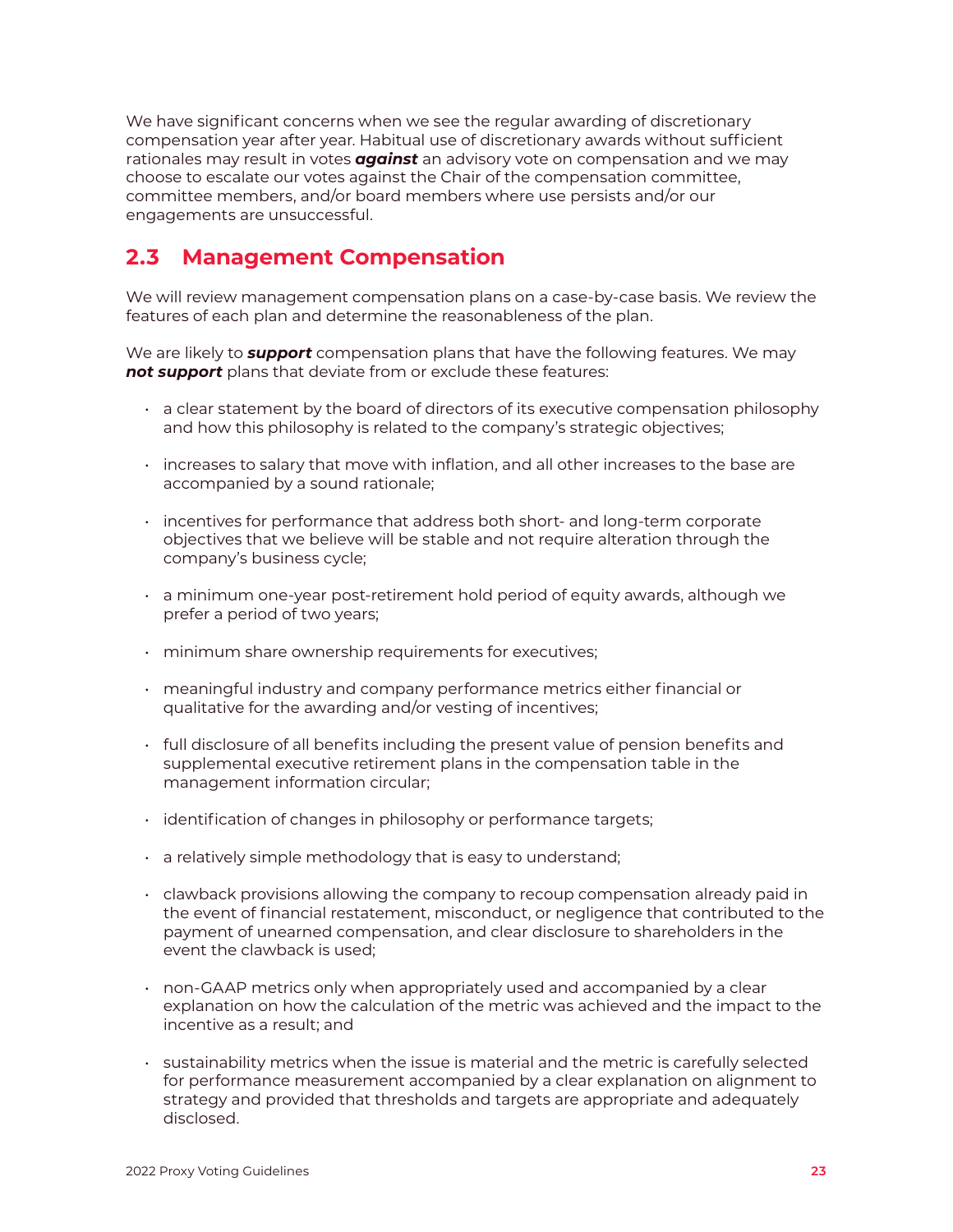## <span id="page-23-0"></span>**2.4 Director Compensation**

We will generally *support* proposals that call for a certain percentage of directors' compensation to be in the form of common stock (including deferred or restricted share units). We will not ordinarily vote against directors where there is no practice of paying some percentage of director compensation in common stock. We will do so if corporate performance, over a suitable time frame, is unsatisfactory.

We typically do *not support* director equity compensation that is performance based or linked to the company share price (i.e., options).

We do *not support* retirement plans for directors.

We will review total compensation paid to directors on a case-by-case basis to ensure that the director compensation program provides appropriate compensation without compromising the director's ability to be independent. As such, we will evaluate director compensation structures on a case-by-case basis, with a preference that director compensation is not dependent on management and company performance.

We do *not support* arrangements made on the part of directors to pledge as collateral or hedge their equity ownership.

### **2.5 Employee Compensation**

While we typically leave employee compensation matters outside of Named Executive Officers to the judgement of the Company, we expect employee compensation to be aligned with the best interests of shareholders.

We believe employee equity incentive plans can be effective forms of employee compensation. We will typically *support* plans that do not exceed a discount greater than 15% of the Company's share price, does not contribute to excessive dilution to shareholders, and carries a reasonable time period of issuance authority.

## **Guideline 3 – Corporate Structure and Capital Management**

## **3.1 Reincorporation**

Reincorporation involves a proposal to re-establish the company in a different legal jurisdiction. There are legitimate reasons why a company may want to reincorporate, but it is often a tactic by management to frustrate a potential takeover, or to limit director liability or other shareholder rights.

We will *support* reincorporation proposals when management and the board can demonstrate sound financial or business reasons for the move. However, we will generally *not support* reincorporation proposals that are made as part of an anti-takeover defense or solely to limit directors' liability.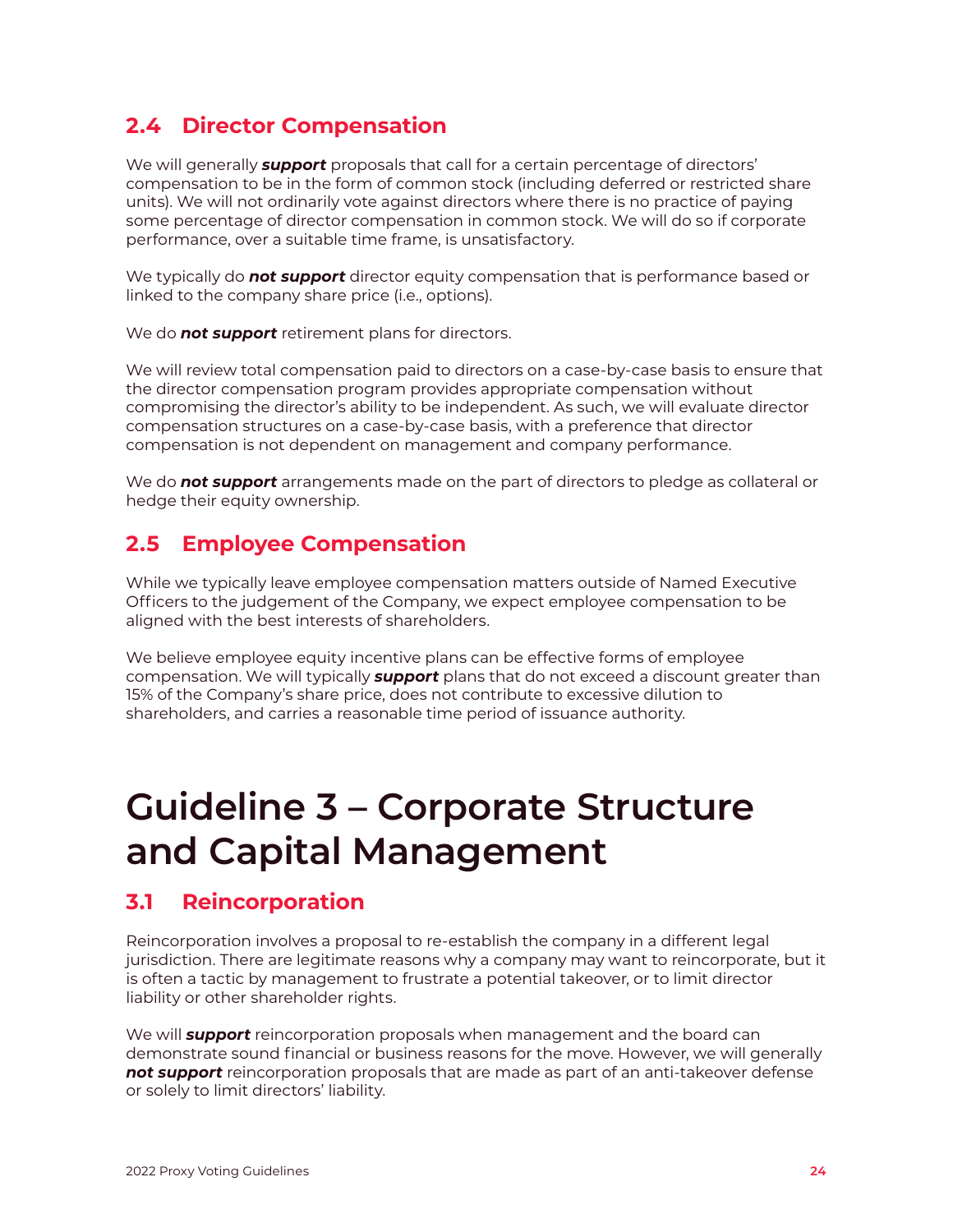### <span id="page-24-0"></span>**3.2 Increase in Authorized or Issued Shares**

An increase in the number of authorized or issued shares provides a company's board of directors with flexibility to meet changing financial conditions. Additional shares may be needed to:

- implement a stock split, which can expand and improve the market for the company's securities;
- $\cdot$  aid in a restructuring or acquisition, which can improve the company's competitive position;
- provide sufficient shares for use in stock option or other executive compensation plans; or
- implement a shareholder rights plan or other takeover defense.

We believe that shareholders should have input on major decisions on authorized shares and share issuance given the potential dilution risk they pose.

We will generally do *not support* proposals that seek to increase the authorized or issued shares by 10% or more when management does not demonstrate a specific need. For requests in excess of 10% that have a specific need, we will also assess the validity of the need and will *support* those requests where we determine the need to be valid.

#### *Authorization without Pre-emptive Rights*

We will generally *not support* proposals where the increase in authorized or issued shares does not contain pre-emptive rights, other than in the case of an all-stock takeover bid or merger.

### **3.3 "Blank-Cheque" Preferred Shares**

Blank-cheque preferred shares usually carry a preference as to dividends, rank ahead of common shares upon liquidation, and give a board broad discretion (a blank cheque) to establish voting, dividend, conversion, and other rights in respect of these shares.

While they might provide corporations with the flexibility needed to meet changing financial conditions, they may also be used as a vehicle for a defence against hostile suitors or may be placed in friendly hands to help block a potential takeover bid. A concern for many shareholders is that once these shares have been authorized, shareholders have no further power to determine how or when these shares will be designed and allocated.

We will generally *not support* either the authorization of, or an increase in, blank-cheque preferred shares.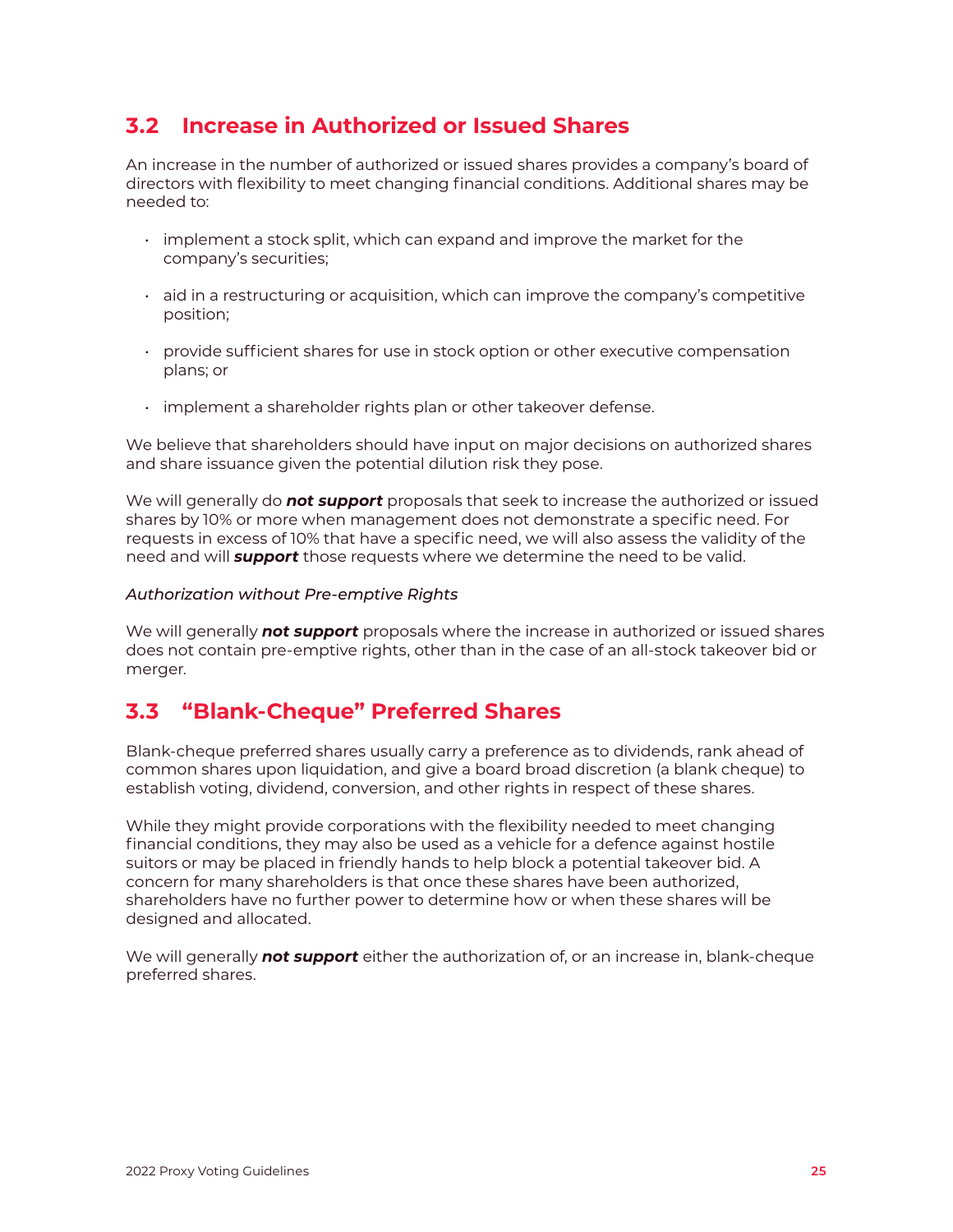## <span id="page-25-0"></span>**Guideline 4 – Takeover Protections**

We assess takeover protection measures on a case-by-case basis, considering the extent to which the measure enhances the long-term value of our investments.

## **4.1 Shareholder Rights' Plans ("Poison Pills")**

A shareholder rights plan provides the shareholders of a target company with rights to purchase additional shares or to sell shares at very attractive prices in the event of an unwanted offer for the company. These rights, when triggered, impose significant economic penalties on a hostile acquirer.

In our view, there are limited legitimate purposes of a shareholder rights plan: 1) ensuring that all shareholders are treated equally in connection with a change of control of the company; 2) allowing the board of the target company sufficient time to determine whether there is a better alternative to the offer; and 3) permitting shareholders to make an informed decision about the bid and available alternatives.

Many shareholder rights plans go much further than these legitimate aims. In such circumstances, they may be used to discourage a takeover bid, or to prevent shareholders from responding to a bid or from determining the best course of action for the company. We believe it is appropriate for shareowners to determine if a rights plan should be implemented and subsequently remain in effect, whether within the context of a bid or otherwise. As owners, they are less likely to be subject to the conflicts of interest that could influence the judgment of the board and management.

We will review shareholder rights plans on a case-by-case basis. We will generally *not support* shareholder rights plans that go beyond ensuring equal treatment of shareholders in the event of a bid, allowing the company sufficient time to consider alternatives to a bid and permitting shareholders to make an informed decision about the bid and available alternatives.

In situations where a shareholder rights' plan is adopted without first going to a shareholder vote, we will, depending on the circumstance, hold the chair or members of the corporate governance committee (or equivalent) responsible and *not support* their re-election to the board.

## **4.2 Advance Notice Requirement**

We will evaluate advance notice requirement by-law amendments on a case-by-case basis and will *not support* by-law amendments that place unreasonable burdens on shareholders wishing to nominate directors.

## **4.3 Supermajority Approval of Business Transactions**

Supermajority amendments are generally designed to deter hostile takeovers by imposing artificially high voting barriers. They typically require the approval of threequarters (75%) or more of shareholders for a particular transaction.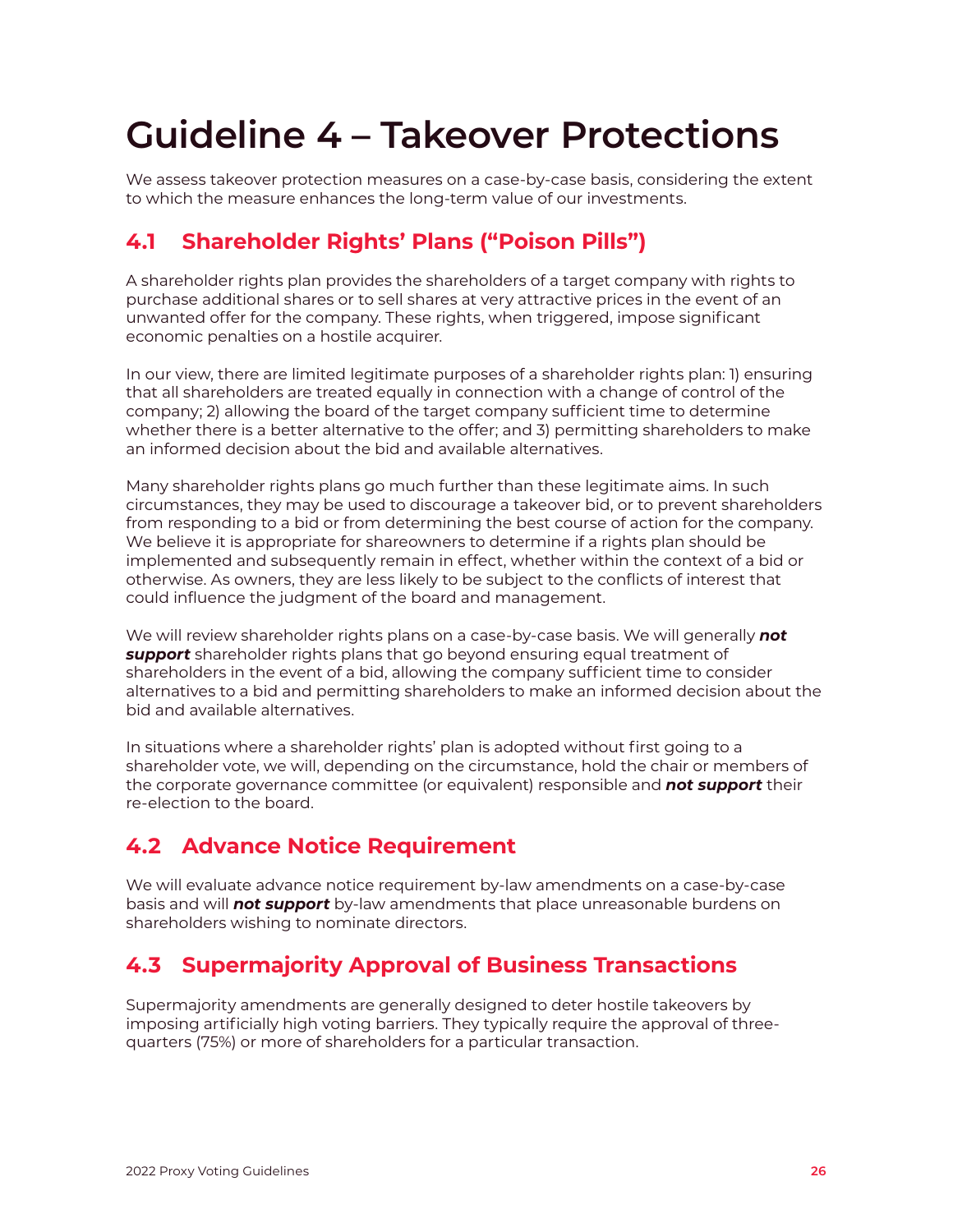<span id="page-26-0"></span>We agree that in some circumstances a supermajority approval is appropriate; however, we feel that in these circumstances a two-thirds (66.7%) approval level is sufficient. Such a vote requirement is reasonable and provides sufficient protection against unwarranted invasions on the corporation. A two-thirds threshold also has some support using corporate law as a precedent.

We will review supermajority proposals on a case-by-case basis; we will generally *not support* proposals in which management seeks to increase the number of votes required on an issue above two-thirds (66.7%) of the outstanding shares.

## **4.4 Going Private Transactions, Leveraged Buyouts and Other Purchase Transactions**

We will evaluate going-private transactions, leveraged buyouts and other purchase transactions on a case-by-case basis, but we will *not support* transactions that do not adequately compensate minority shareholders.

#### **4.4.1 Going Private Transactions/Leveraged Buyouts**

When a publicly traded corporation seeks to go private via a going-private transaction or a leveraged buyout, we will evaluate the proposal against the best long-term economic interests of shareholders and if the transaction furthers the interests of one group of stakeholders over another.

In addition to this economic analysis, we will review the process by which the proposal was received and consider whether:

- in the case of related-party transactions, a proper review was undertaken by an independent committee of the board;
- $\cdot$  other potential bidders have had an opportunity to investigate the company and make competing bids;
- a valuation and/or "fairness opinion" has been obtained from a qualified and independent third party, and the analysis and recommendations contained in that valuation or opinion support the proposal; and
- $\cdot$  in the case of related-party transactions, minority shareholders will be given the opportunity to vote the proposal separately from those shareholders who may be related parties.

#### **4.4.2 Other Purchase Transactions**

We review all transactions on a case-by-case basis and will support those which we believe are clearly in the best interests of shareholders.Guideline 5 – Shareholder Rights and Shareholder Proposals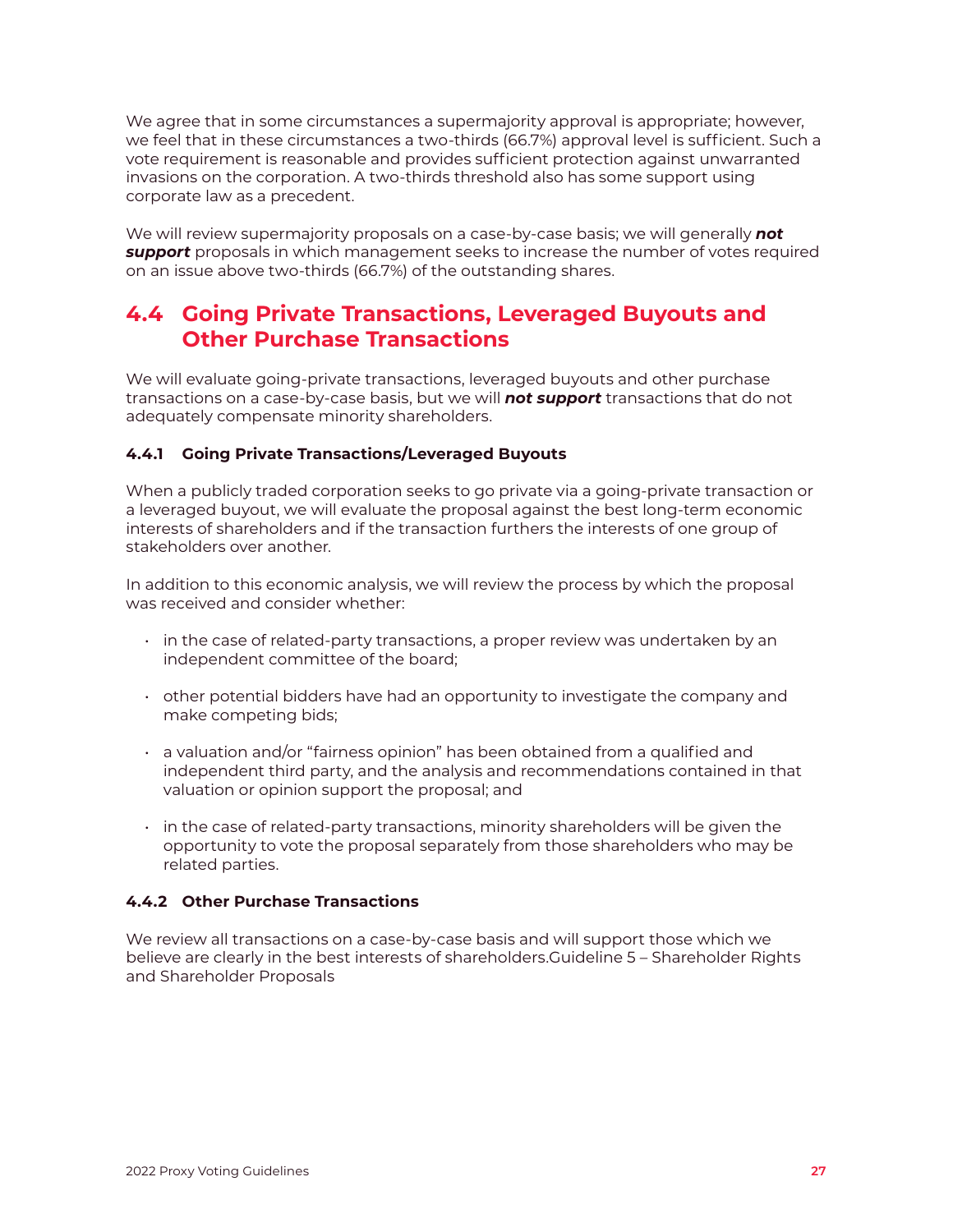## <span id="page-27-0"></span>**Guideline 5 – Shareholder Rights and Shareholder Proposals**

## **5.1 Action by Written Consent**

Ontario Teachers' believes that holding meetings and requiring a shareholder vote is a good forum for engaging all shareholders in important decisions affecting their investment. In our view, there are too many unknowns associated with allowing shareholders to act by written consent that have the potential to disenfranchise some shareholders to outweigh the benefits of holding meetings. As such, we will *not support*  proposals related to action by written consent.

## **5.2 Right to call a Special Meeting**

We typically *support* proposals seeking to establish a threshold of 10% ownership to be able to call a special meeting should the situation warrant.

## **5.3 Virtual Only Meeting**

We are concerned when a company proposes or elects to hold virtual-only shareholder meetings. We believe this potentially limits meaningful communication between shareholders and management. Instead, we believe that virtual meetings should be used as an option in addition to offering in-person meetings with shareholders and should provide the same opportunities for shareholder participation as would be the case in an in-person meeting. We generally hold the chair of the board and/or the chair of the governance and nominating committee responsible given their leadership roles on the board and will *not support* their election to the board.

## **5.4 Dual-Class Share Structure**

While we do not support the creation of dual class share structures, we understand that this structure does exist in many corporations. In these cases, it is important that the share provisions allow for fair and equitable treatment of both classes of shareholders, which we will assess on a case-by-case basis. For example, we consider coattail provisions<sup>19</sup> appropriate to be included in the share provisions of any dual-class structure.

We *support* one class of shares. We will generally *not support* the creation or extension of dual class share structures. We will review transactions to collapse controlled corporations with dual-class structures on a case-by-case basis, supporting the collapsing of dual-class structures insofar as the transactions eliminating the structures are in the best long-term interests of the corporation. We would *not support* transactions which transfer a significant amount of wealth as a control premium to the controlling shareholder(s). We *support* the creation of sunset clauses that specify a reasonable time limit and/or conditions that once are met collapse the dual class structure.

<sup>19</sup> Coattail provisions allow for the holders of subordinated shares to be treated equally to the superior shares in the event of a formal bid for the company.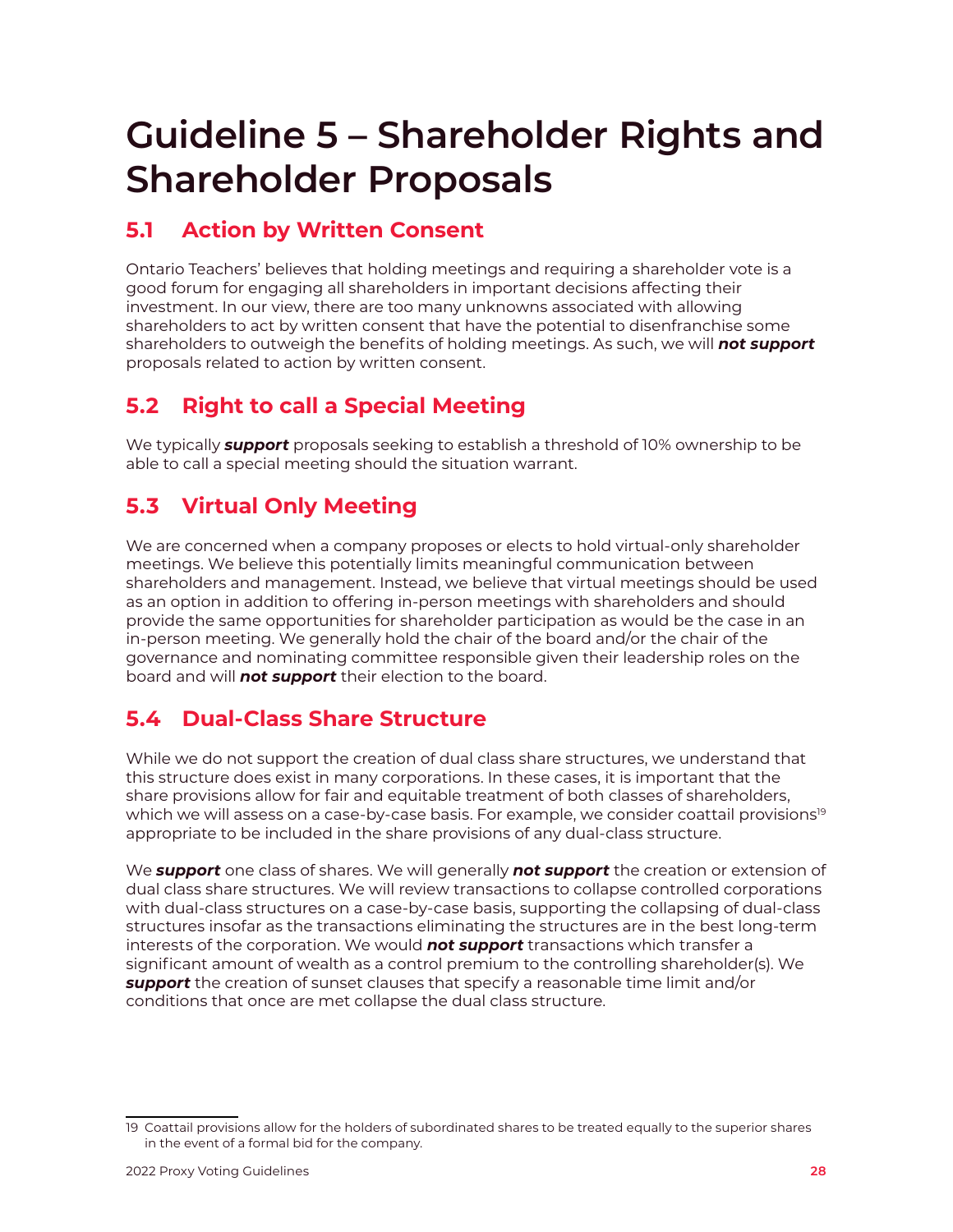## <span id="page-28-0"></span>**5.5 Shareholder Proposals**

We will evaluate all shareholder or stakeholder proposals on a case-by-case basis. We will generally *support* proposals that relate to enhancing disclosure on issues we believe may present a material risk, issue, or generally improve the company's corporate governance processes and practices. We will generally *not support* proposals that in our view place arbitrary constraints on the company, its board or management, duplicate existing practices and/or hinder the creation of long-term shareholder value. We will also consider the company's efforts to influence or obstruct the realization of a shareholder proposal from the ballot where the proposal is related to material issue at the company.

We note that shareholder proposals are typically advisory votes. We recognize there may be instances where we support the intent of the proposal but find the time frame for implementation to be overly restrictive or unrealistic. In these cases, and understanding the advisory nature of shareholder proposal votes, we will consider supporting the shareholder proposal but allow the company a longer implementation time frame.

#### **5.5.1 Environmental and Social (E&S) Shareholder Proposals**

Voting decisions on E&S proposals are also informed by an evaluation of materiality and will consider the company's unique set of circumstances and current approach to the request or issue. We are guided by an internal framework designed to ensure that all shareholder proposals are evaluated in a consistent manner.

We will assess shareholder proposals on a case-by-case basis and will typically *support* shareholder proposals that we believe strengthen the company's climate change-related practices. Some examples of shareholder proposals that we may *support* are proposals related to:

- improving climate change governance practices and board oversight;
- the completion of a materiality assessment regarding company's climate exposure with the intention of having the company better understand their climate risks;
- the stronger disclosure of decision-useful climate related information;
- the monitoring and management of climate change related risks and opportunities;
- $\cdot$  additional action by the company to better align their business with the transition to a low -carbon economy aligned with the Paris Agreement<sup>20</sup> including net zero initiatives;
- the alignment of reporting with the framework of the Sustainability Accounting Standards Board (SASB) and the recommendations of the Task Force on Climaterelated Financial Disclosures (TCFD).

<sup>20</sup> Paris Agreement: (https://unfccc.int/files/essential\_background/convention/application/pdf/english\_paris\_ agreement.pdf)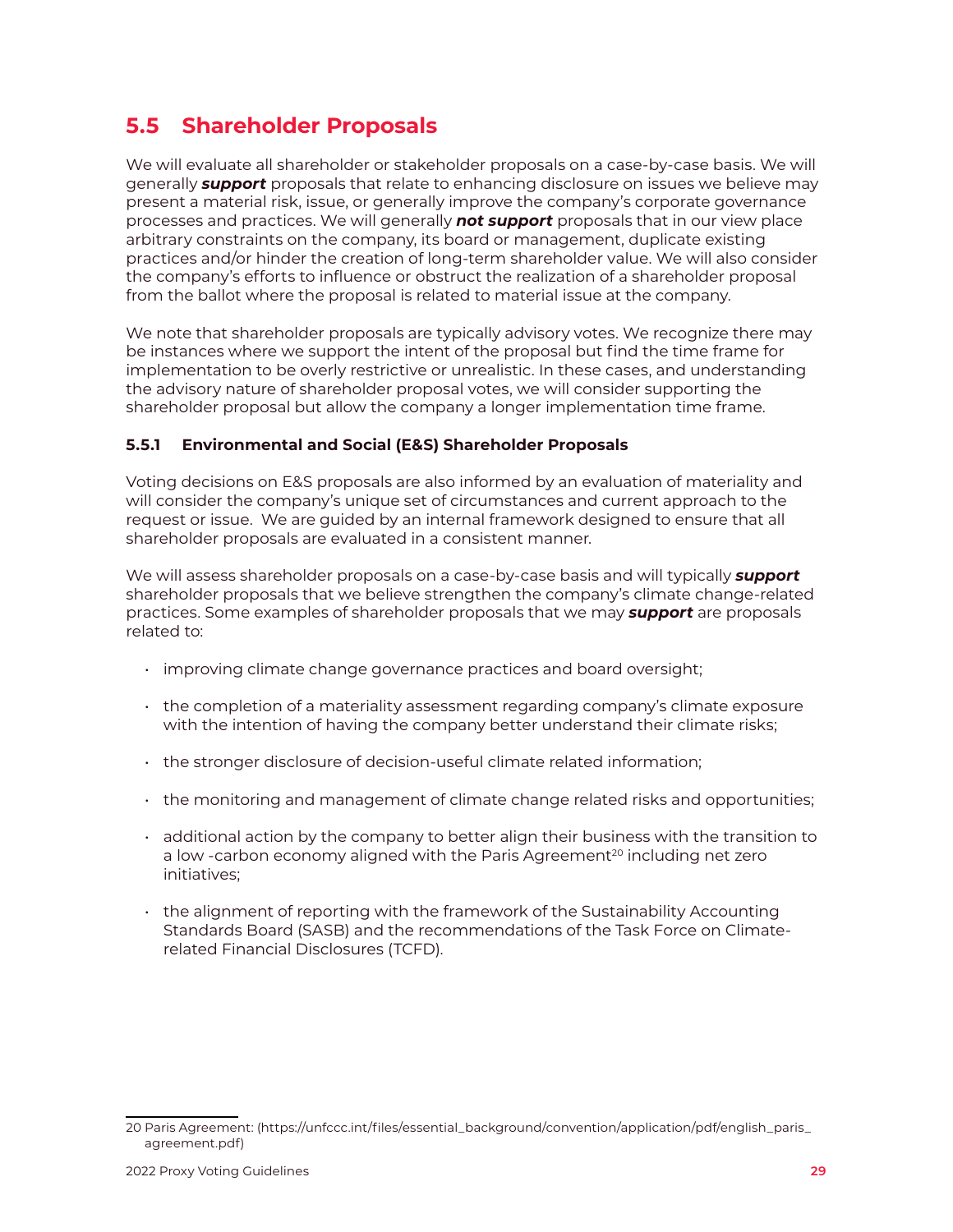#### <span id="page-29-0"></span>*Human Capital Management*

We encourage companies to demonstrate leading practices in human capital management to support a healthy work environment and inclusive culture. This enables businesses to deepen competitive moats and improve capital efficiencies through increased productivity, innovation, and reduced injuries, as well as sustain employee engagement, and improve its ability to attract and retain employees.

We also encourage companies to provide relevant disclosures that would allow us to assess human capital management practices.

We typically *support* proposals requesting a company to:

- improve its governance and oversight of human capital management;
- develop policies related to, but not limited to anti-discrimination, freedom of association, diversity, equity and inclusion, pay practices, supplier codes of conduct, and employee health and safety.

#### *Political Activities and Expenditures*

We expect the stated views of a company be aligned with their actions. As such we would expect that commitments and public statements are appropriately reflected in the company's practices, policies, goals, and strategy. The onus is on the company to demonstrate congruency across all facets of the business.

One area where companies can demonstrate alignment of their commitment with their actions is through corporate political activities and participation in trade associations. We expect actions taken by the company in the realm of political activities and expenditures, and trade associations to be, not only aligned with corporate strategy, but to also enhance the long-term value for shareholders and stakeholders. If there is a misalignment between the company's actions and their commitments, we expect a cogent explanation as to why the misalignment exists and the plan for remedying the contradiction.

We typically *support* proposals seeking to establish or improve oversight from the board on political expenditures (quantum) and activities, including policy and procedural reviews, and taking industry and peer comparisons into consideration. We also expect companies to provide regular disclosure on political expenditures, rationales for political expenditure, dues to trade associations, and rationale for association dues paid.

## **5.6 Exclusive Forum Provisions**

We believe that shareholder derivative lawsuits provide shareholders with an important mechanism to ensure that directors and officers fulfill their fiduciary duties. When a board requests the adoption of an exclusive forum provision, it is seeking the authority to amend the company bylaws so that shareholder derivative lawsuits would be limited to a single jurisdiction.

Although there are legitimate reasons why a company may want to adopt such a provision, this can be a tactic to discourage the pursuit of derivative lawsuits by increasing their difficulty and cost, and therefore limit shareholder rights.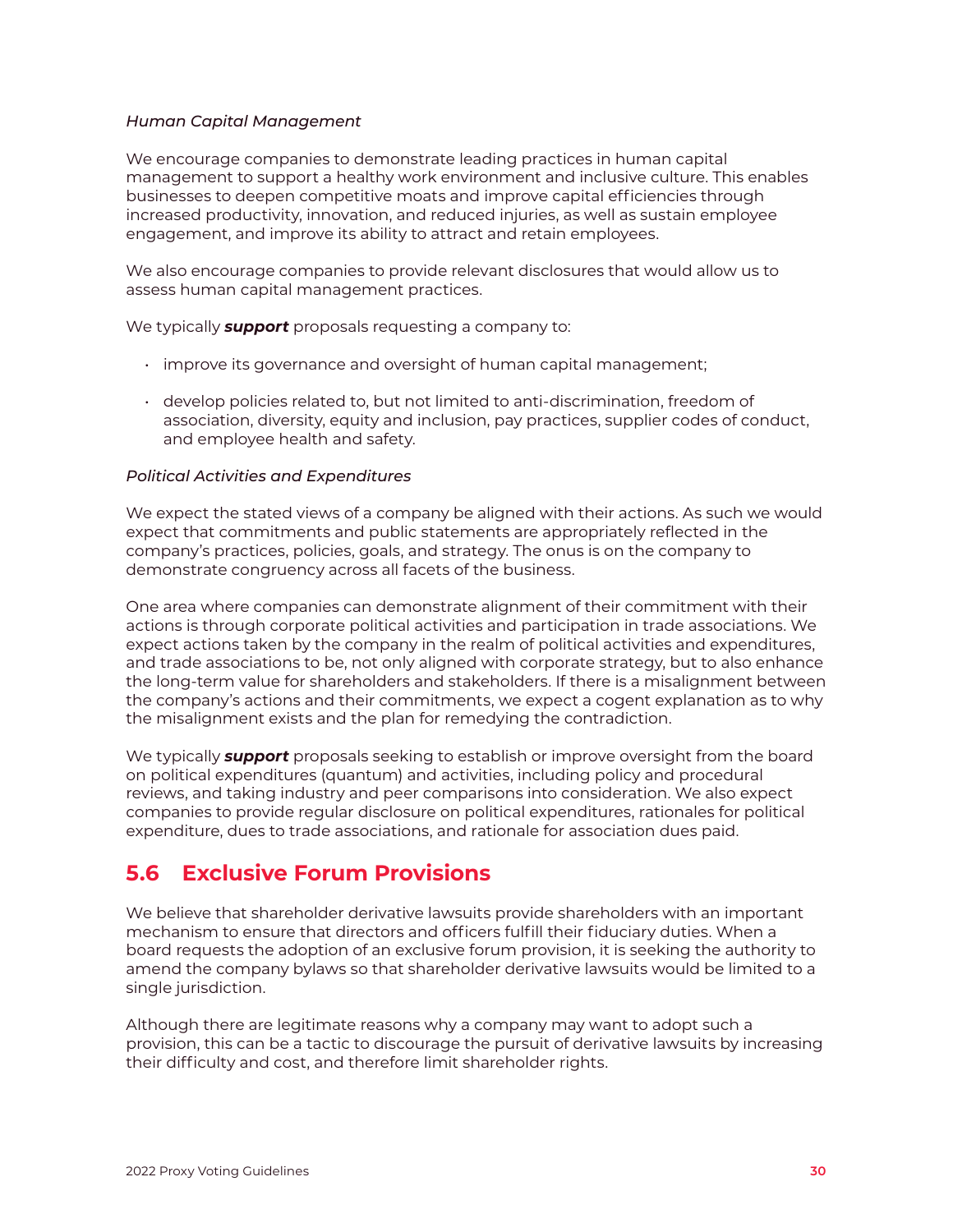<span id="page-30-0"></span>We will review board requests to adopt an exclusive forum provision on a case-by-case basis. We will generally *support* proposals where the company can demonstrate a sufficient rationale for the amendment and where we are comfortable with the jurisdiction being proposed. However, we will generally *not support* these requests if we feel the company is using it solely to restrict shareholder rights. In situations where exclusive forum provisions are implemented without first going to a shareholder vote, we will, depending on the circumstance, hold the chair or members of the corporate governance committee (or equivalent) responsible and *not support* their re-election to the board.

## **5.7 Director Nomination by Shareholders (Proxy Access)**

We will review requests to adopt proxy access on a case-by-case basis. We are generally *supportive* of proposals containing thresholds that equate to a sufficiently high dollar amount of share ownership to avoid potential abuse of proxy access authority.

## **5.8 Any other Business**

Where companies do not provide sufficient information and require a vote enabling the Board and/or management to hear other business at the AGM, it would not be prudent of us to approve these requests in advance so we generally *not support* such proposals.